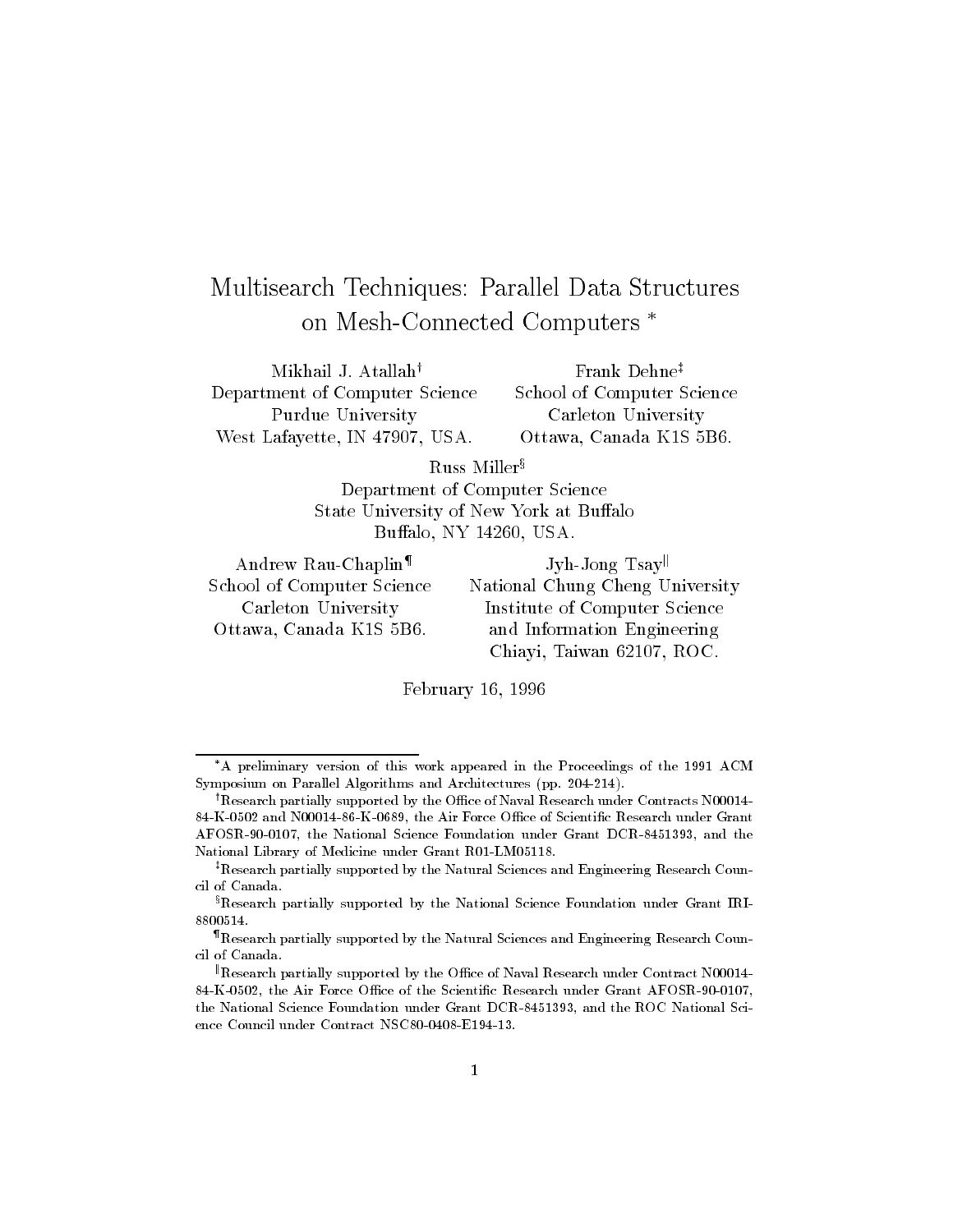Proposed Running Head: \Parallel Data Structures on Mesh-Connected Computers"

#### Abstract

The *multisearch problem* is defined as follows. Given a data structure D modeled as a graph with n constant-degree nodes, perform  $O(n)$ searches on  $D$ . Let r be the length of the longest search path associated with a search process, and assume that the paths are determined "on-line". That is, the search paths may overlap arbitrarily.

In this paper, we solve the multisearch problem for certain classes of graphs in  $O(\sqrt{n}+r\frac{\sqrt{n}}{\log n})$  time on a  $\sqrt{n}\times\sqrt{n}$  mesh-connected computer. For many data structures, the search path traversed when answering one search query has length  $r = O(\log n)$ . For these cases, our algorithm processes  $O(n)$  such queries in asymptotically optimal  $\Theta(\sqrt{n})$ time. The classes of graphs we consider contain many of the important data structures that arise in practice, ranging from simple trees to Kirkpatrick hierarchical search DAGs.

Multisearch is a useful abstraction that can be used to implement parallel versions of standard sequential data structures on a mesh. As example applications, we consider a variety of parallel online tree traversals, as well as hierarchical representations of polyhedra and its myriad of applications (lines-polyhedron intersection queries, multiple tangent plane determination, intersecting convex polyhedra, and threedimensional convex hull).

Author to whom proofs should be sent:

Mikhail J. Atallah Department of Computer Science Purdue University West Lafayette, IN 47907

Tel.  $(317)$  494-6017 (Office) (317) 463-7310 (Home) Fax (317) 494-0739 E-mail: mja@cs.purdue.edu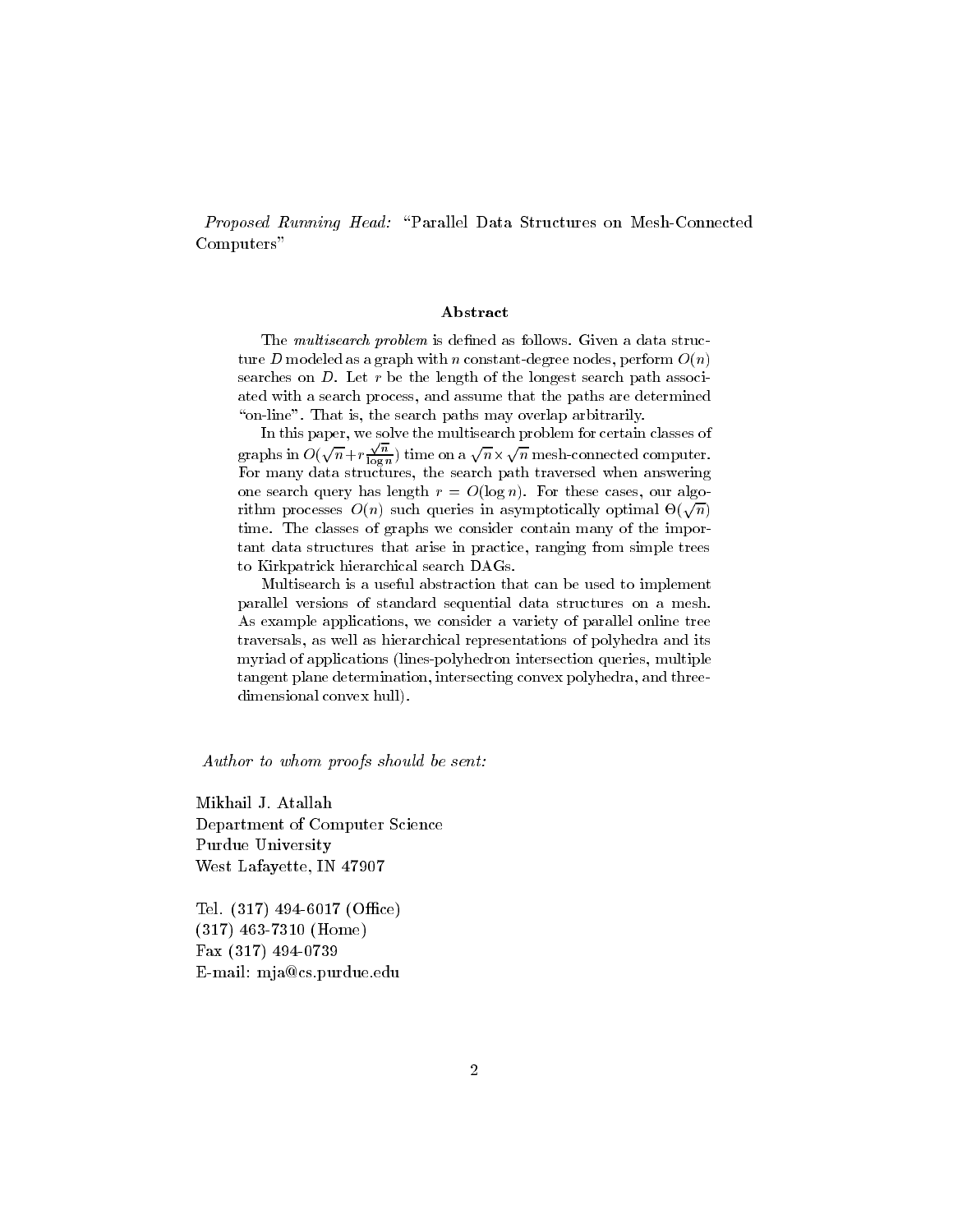#### 1Introduction

Let D be a data structure modeled as a graph G with n constant-degree nodes. The multisearch problem consists of performing  $O(n)$  searches on  $D$ , where the searches need not be processed in any particular order. Further, the searches may be simultaneously processed in parallel by using, for example, one processor per search. However, the path that an individual search will trace in  $G$  is not known ahead of time, and must instead be determined "on-line". That is, only when a search query is at node v of G can it determine which node of <sup>G</sup> it should visit next. (This is accomplished by comparing the search key to the information stored at  $v$ . It should be noted that the nature of the information stored at the nodes, as well as the nature of the comparison that is performed at every node, depends on the specific problem being solved.) It is important to note that the paths of the search queries can overlap arbitrarily. That is, at any time, any node of <sup>G</sup> may be visited by an arbitrary number of search queries.

Multisearch is a useful abstraction that can be used to implement parallel versions of standard sequential data structures on a mesh. The Multisearch problem is a challenging problem both for EREW-PRAMs and for networks of processors. This is due to the fact that many search queries might want to visit a single node of  $G$ , creating a "congestion" problem. In fact, this problem of congestion can be complicated by the fact that we cannot even tally ahead of time the amount of congestion that will occur at a node, since we do not know ahead of time the full paths of the search queries, only the nodes of G at which the queries start. On the  $PRAM$ , the graph G is stored in the shared memory in the standard way. When the parallel model used to solve the problem is a network of processors, the graph  $G$  is initially stored in the network such that each processor contains one node of  $G$ , as well as that node's adjacency list. It is important to keep in mind that the computational network's topology is not the same as the search structure  $G$ , so that a neighbor of node  $v$  in  $G$  need not be stored in a processor adjacent to the one containing  $v_+$  1 initially, the  $O(n)$  search queries are arbitrarily distributed one per processor.

In the EREW-PRAM, the difficulty of providing an efficient solution to the multisearch problem comes from the \exclusive read" restriction of the model. A very elegant way around this restriction was given by Paul,

 $^1$ Note that due to the congestion problem, even an efficient embedding of the graph  $G$ into the network will not lead to an efficient multisearch algorithm.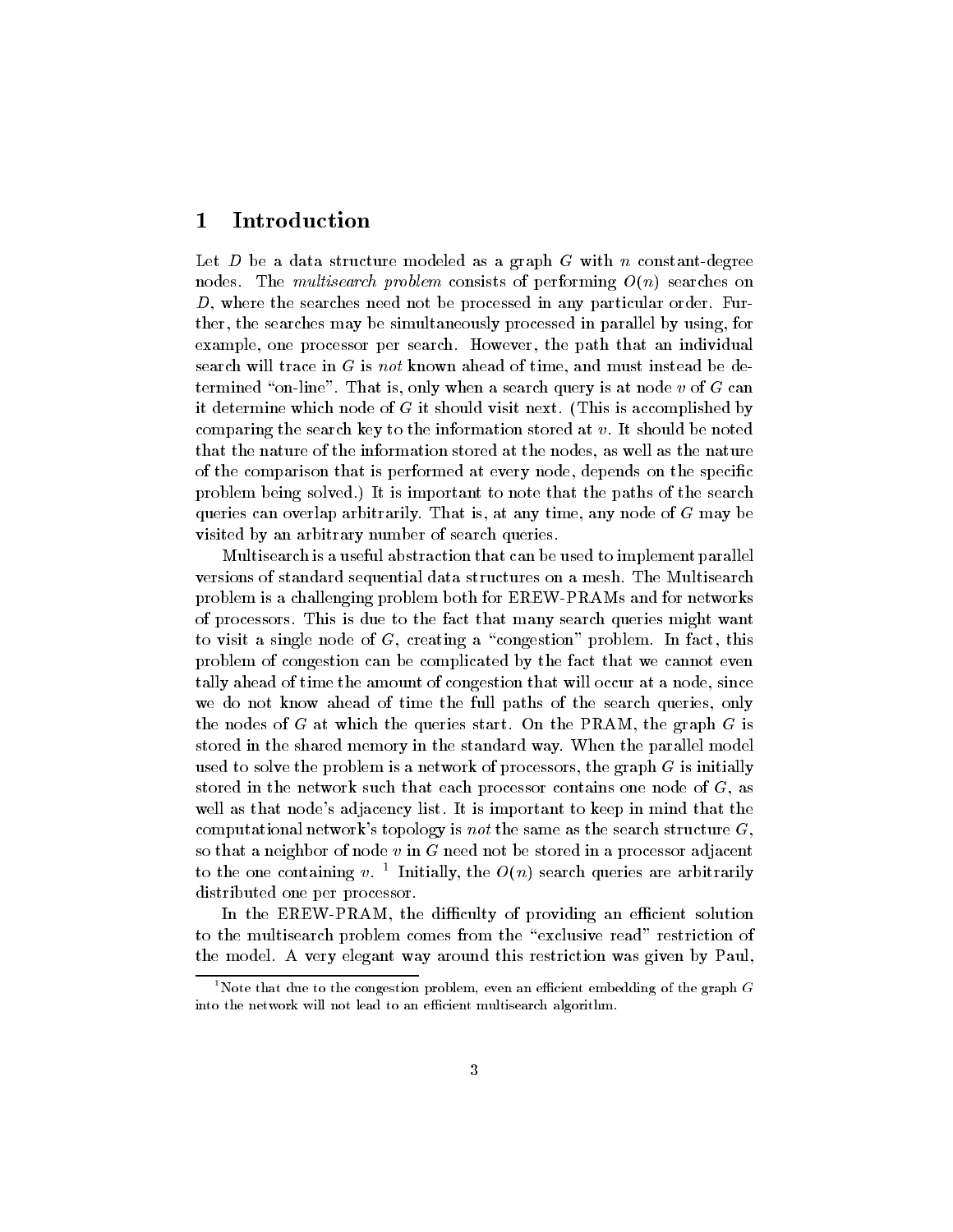Vishkin and Wagener [26] for the case where  $G$  is a 2-3 tree. However, it should be noted that they assume a linear ordering on the search keys. We cannot afford to make this assumption since we consider applications involving multidimensional search keys for which no linear ordering can be used.

The multisearch problem appears to be even more challenging for networks of processors than it is for the EREW-PRAM, due to the fact that the data structure is distributed over a network. Furthermore, similar to the EREW-PRAM, each memory location can be accessed only by a constant number of search queries at a time since a processor containing, say, node v's information would be unable to simultaneously store more than a constant number of search queries.

The main contribution of this paper is in solving the multisearch problem for certain classes of graphs in  $\Theta(\sqrt{n} + r \frac{\sqrt{n}}{\log n})$  t  $\frac{\sqrt{n}}{\log n}$ ) time on a  $\sqrt{n} \times \sqrt{n}$ mesh-connected computer, where <sup>r</sup> is the length of the longest search path associated with a query. Note that for many data structures the search path traversed when answering a query has length  $r = O(\log n)$ . For this situation, our algorithm processes  $O(n)$  search queries in asymptotically optimal  $\Theta(\sqrt{n})$  time.

The classes of graphs considered include many important data structures that arise in practice, ranging from simple trees to the powerful Kirkpatrick hierarchical search DAGs that are so important to solving problems in computational geometry. We will show how to exploit our multisearch algorithm to efficiently implement parallel online tree traversals as well as to traverse hierarchical representations of polyhedra. The latter yield solutions to problems including lines-polyhedron intersection queries, multiple tangent plane determination, three-dimensional convex hull2 , and intersection of convex polyhedra. Notice that these problems are of considerable importance in robotics, solid modeling, computational geometry, vision, and pattern recognition, to name a few.

We believe that the multisearch problem is such a fundamental problem that we expect it to have additional applications (e.g., in parallel databases and related areas).

The multisearch problem for hypercube multiprocessors was studied in [8]. The hypercube technique presented in [8] was based on the idea of moving

<sup>&</sup>lt;sup>2</sup>The 3-D convex hull problem has optimal mesh solutions recently obtained [20, 16] independently of ours and using very different, purely geometric approaches, rather than the multisearch method we use.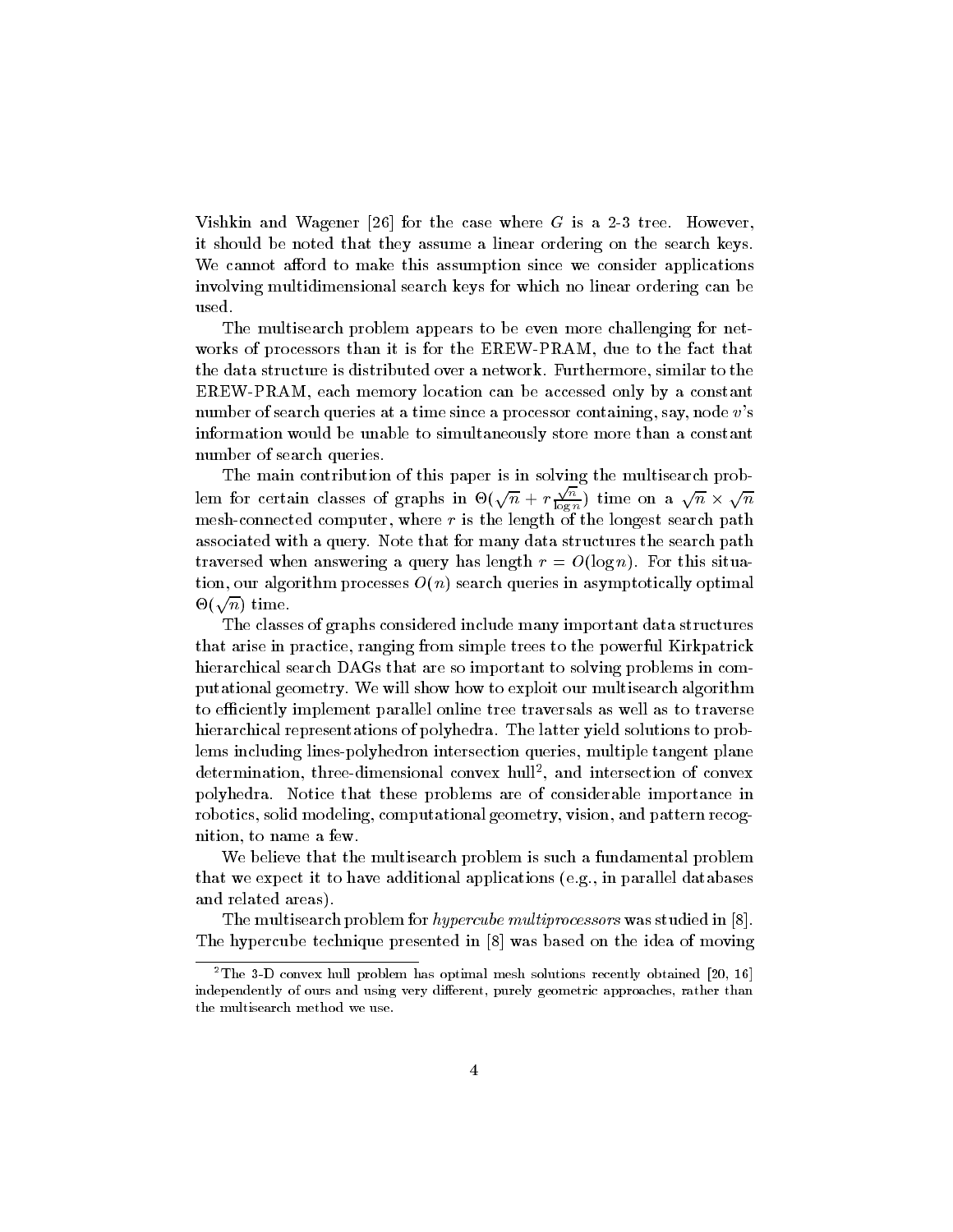the search queries synchronously through  $G$ , and required time proportional to the diameter of the network to move all queries to the next nodes' in their search paths. Unfortunately, such an approach is not viable on the  $mesh$ . since in order to obtain an *optimal* mesh algorithm to solve the multisearch problem, the time per advancement of all queries by one step needs to be  $O(\sqrt{n})$ , y  $\log n / \sqrt{1 - \log n}$ use to solve the multisearch problem for the mesh are very dierent from those used in  $[8]$ , and they are also very different from those used in  $[26]$ .

In very broad terms, our techniques for solving the multisearch problem are a judicious combination of the following ideas.

- $\bullet$  Partition G into pieces, some of which are processed sequentially, while others are processed in parallel.
- $\bullet\,$  Create multiple copies of those pieces of G for which too many searches need access, and distribute the copies to disjoint submeshes, each of which is responsible for advancing a manageable subset of the "congested" searches. It should be noted that the straightforward strategy of making multiple copies of  $G$ , and using one copy for each search. does not work. This is due to the fact that it would not only take too much time to create the  $O(n)$  copies, but there is not enough space to store all of these copies of  $G$ . In fact, there is only enough space to store -(1) copies of G, since <sup>G</sup> has <sup>n</sup> nodes.
- $\bullet$  -map some pieces of G into suitably shaped portions of the mesh, which  $\bullet$ are not necessarily rectangular submeshes.

Of course, the parameters needed to efficiently perform these partitioning, duplication, and mapping strategies cannot be pre-computed, since the full search paths are computed on-line. Therefore, these parameters must also be determined on-line, as the searches advance through  $G$ . The above description is necessarily an over simplication, and only a careful look at the details can reveal the exact interplay between the above ideas, as well as the exact nature of each.

The classes of graphs considered in this paper include hierarchical directed acyclic graphs (i.e., hierarchical DAGs) and partitionable graphs, which contain many important data structures that arise in practice.

Hierarchical DAGs consist of a vertex set that can be partitioned into  $h \ = \ O(\log n)$  levels,  $L_0, \ldots, L_h,$  such that every edge is from some  $L_i$  to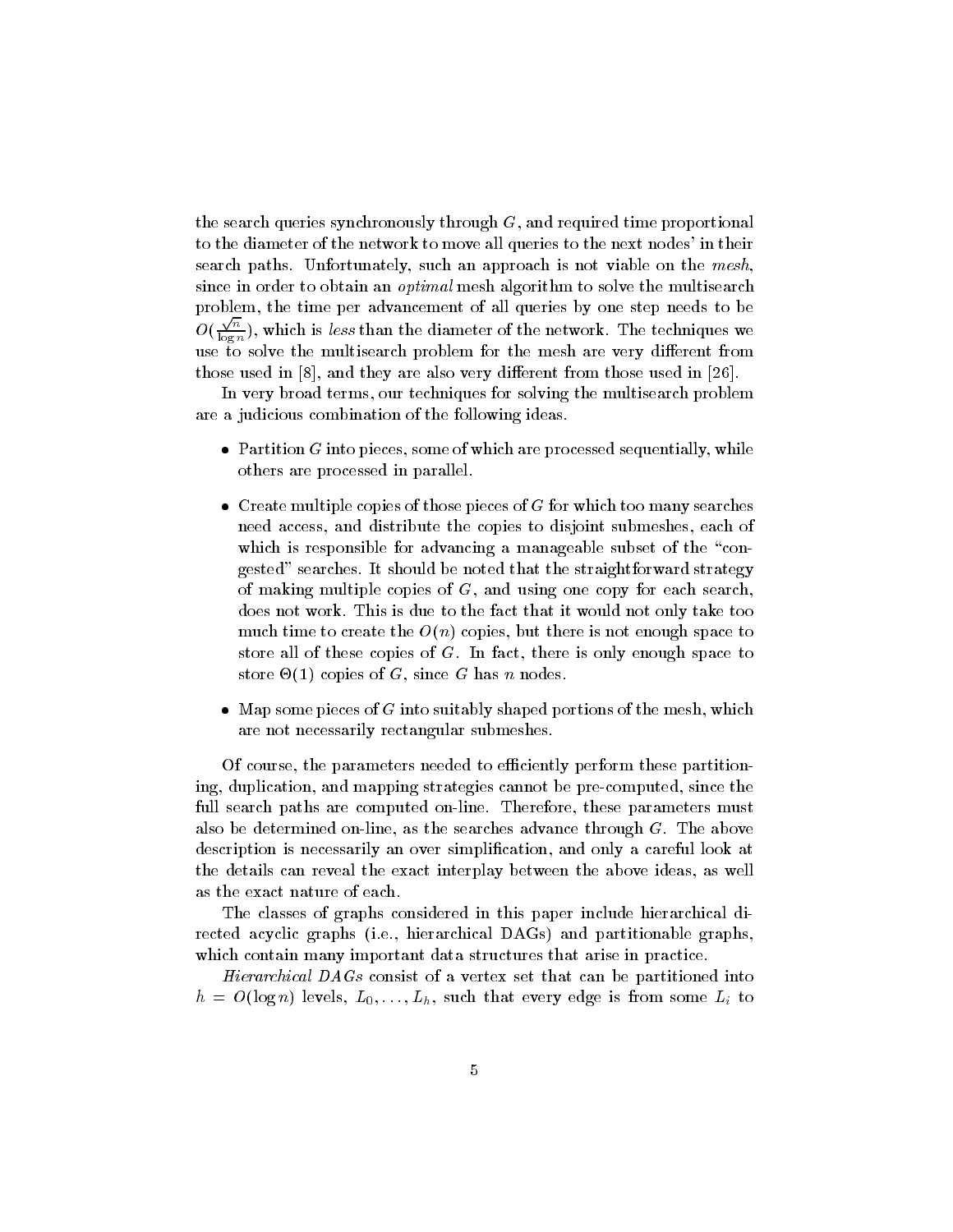$L_{i+1}, |L_0| = 1$ , and  $c_1\mu^i \leq |L_i| \leq c_2\mu^i$ , for some  $\mu > 1$  and positive constants c1 and c2. And member of this class of this class of class of Graphs is the Kirkpatrick subdivision hierarchies [19]. Once an optimal mesh implementation of multisearch for these graphs is obtained, new optimal mesh algorithms for numerous geometric problems follow immediately.

Partitionable graphs will be defined in detail later, but it should be noted that an important member of this class of graphs is the balanced  $k$ -ary tree. For partitionable graphs, we consider the multisearch problem for both the *undirected* and the *directed* case. For tree data structures, the directed partitionable graphs model tree algorithms for which search queries move along tree edges only in one direction, either from the root towards the leaves, or from the leaves towards the root. Many standard tree searches are of this type. Undirected partitionable graphs model tree algorithms for which search queries are permitted to move within the tree in an arbitrary manner. Such cases arise when queries are traversing parts of a tree, for example, in inorder. Note that other instances of the multisearch problem for search trees have been further studied in [31].

The next section contains a more formal definition of the multisearch problem, and of the various terms used in the paper. Sections 3.1 and 3.2 contain the main results: our solutions to the multisearch problem for each of the above-mentioned classes of graphs. Section 4 illustrates the use of multisearch to solve various problems efficiently on the mesh.

#### 2**Definitions**

In this section we will define the model of computation, the multisearch problem, and the classes of graphs for which we will present efficient multisearch algorithms in Section 3.

### 2.1 The Mesh-Connected Computer

The mesh-connected computer (mesh) of size n is a SIMD machine with  $n$ simple *processors* arranged in a square lattice. To simplify the exposition, it is assumed that  $n = 4^{\circ}$ , for some integer c. For all  $i, j \in [0, \ldots, n^{1/2} - 1]$ , let  $P_{i,j}$  represent the processor in row i and column j. Processor  $P_{i,j}$  is connected via bidirectional unit-time communication links to its four neighbors,  $P_{i-1,j}$ ,  $P_{i+1,j}$ ,  $P_{i,j-1}$ , and  $P_{i,j+1}$ , assuming they exist. Each processor has a xed number of -(log n) bit words of memory (registers), and can perform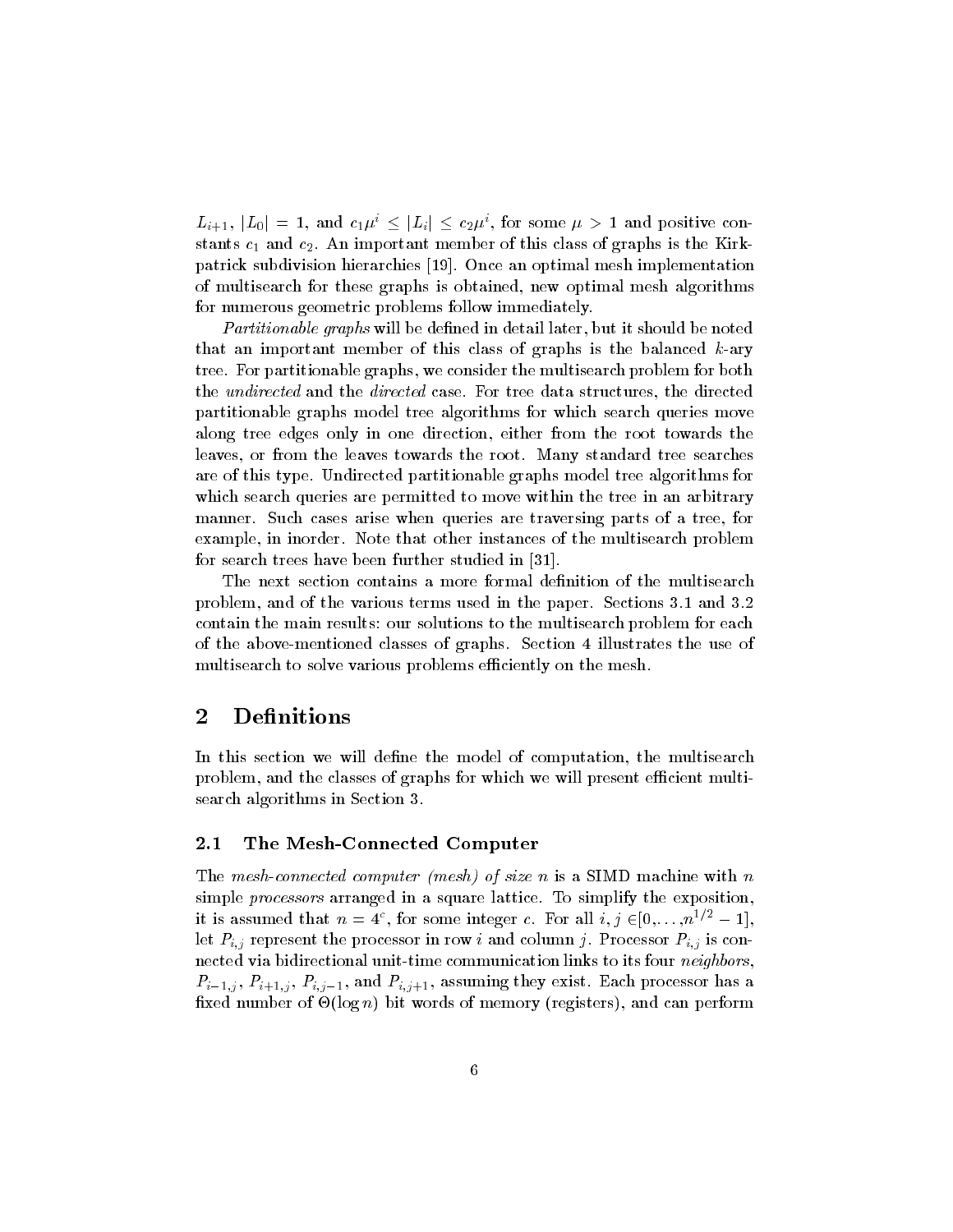standard arithmetic and Boolean operations on the contents of these registers in unit time. Each processor can also send or receiveaword of data to or from one of its neighbors in unit time.

The communication diameter of a mesh of size n is  $\Theta(\sqrt{n})$ , as can be seen by examining the distance between processors in opposite corners of the mesh. This means that if a processor in one corner of the mesh needs data from a processor in another corner of the mesh at some time during an algorithm, then a lower bound on the running time of the algorithm is  $\Omega(\sqrt{n}).$  It is easy to see that, because of the communication diameter, the problems in this paper have time complexities  $\Omega(\sqrt{n}).$ 

In this paper, we will frequently use  $\Theta(\sqrt{n})$  time standard mesh operations such as sorting, random access read, random access write, compression, parallel prefix, and list ranking  $[4, 23, 24, 25, 29]$ .

#### 2.2 The Multisearch Problem

Let  $G = (V, E)$  be a directed or undirected graph of size  $n = |V| + |E|$ , where the out-degree or degree, respectively, of any vertex is bounded by some constant. Let U be a universe of possible search queries on  $G$ . Define the search path of a query  $q \in U$ , denoted path $(q)$ , to be a sequence of h vertices  $(v_1, ..., v_h)$  of G defined by a successor function  $f: (V \cup start) \times U \rightarrow V$  as

- $\bullet$   $f(\text{start}, q) = v_1$ , and
- $\bullet$   $f(v_i, q) = v_{i+1}$  for  $i = 1, \ldots, n-1$ .

The function f has the following properties.

- If G is directed, then for every vertex  $v \in V$  and query  $q \in U$ ,  $(v, f(v, q)) \in E.$
- If G is undirected, then for every vertex  $v \in V$  and query  $q \in U$ ,  $\{v, f(v, q)\}\in E$ .
- $\bullet$   $\tau(v,q)$  can be computed in  $\circlearrowleft(1)$  time by a single processor that contains the information pertinent to  $q$  and  $v$ .

We say that a query  $q \in U$  visits a node  $v \in V$  at time t if and only if, at time  $t$ , the mesh is in a state where there exists a processor which contains a description of both the query q and the node v. (Note that this definition implies that many queries can simultaneously visit node  $v$ , if each such query uses a different copy of v's information.) The search process for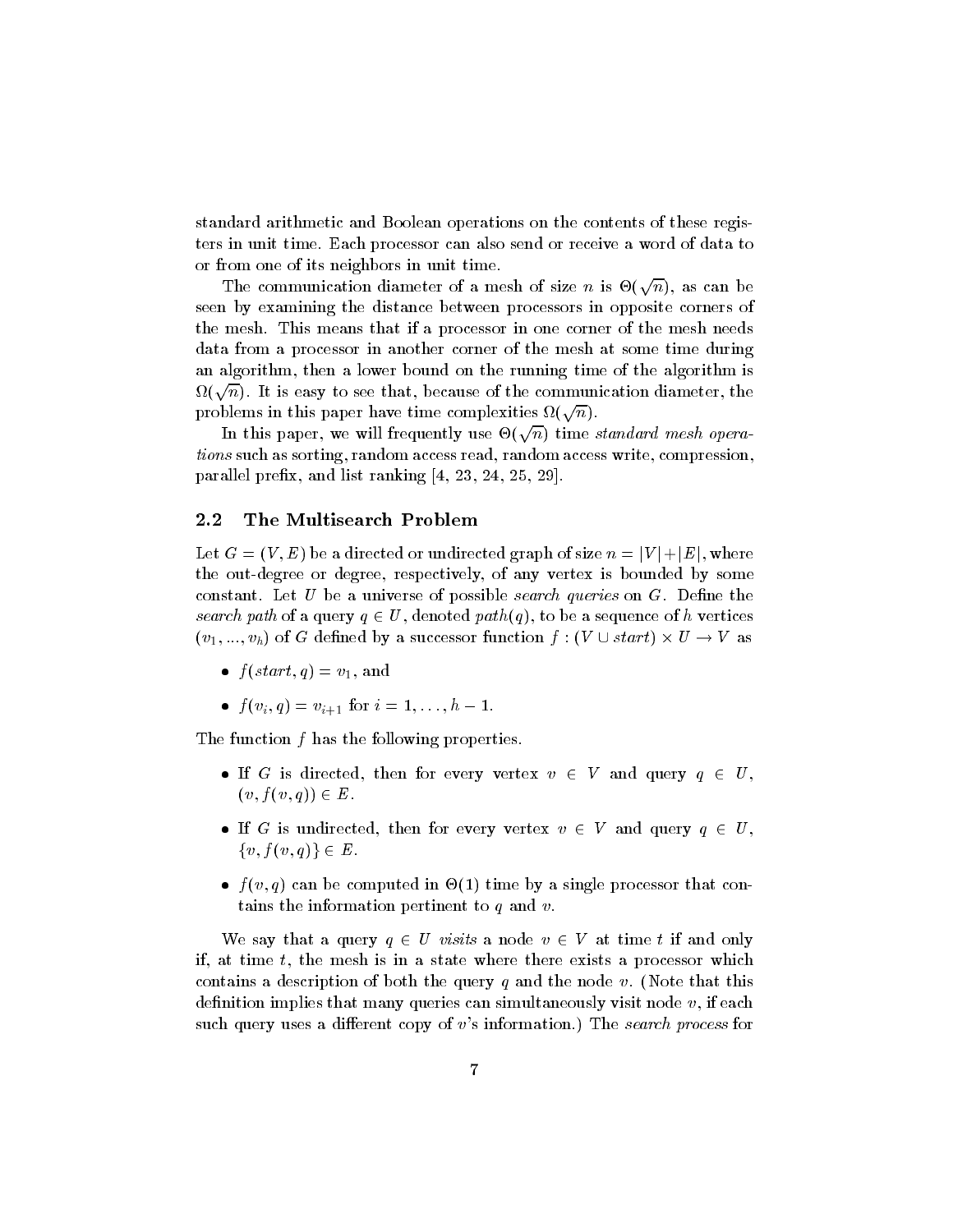a search query q with search path  $path(q)=(v_1, ..., v_h)$  is a process divided into h time steps,  $t_1 < t_2 < \ldots < t_h$ , such that at time  $t_i, 1 \leq i \leq h$ , query q visits node  $v_i$ . We will refer to the change of state between  $t_i$  and  $t_{i+1}$ ,  $1 \leq i \leq h$ , as advancing query q one step in its search path. It is important to note that we do not assume the search path to be given in advance. In fact, we assume that the search path for each query is constructed *online* during the search by successive applications of the function  $f$ .

Note that for a *directed* graph, a query can be advanced along an edge only in the indicated direction, whereas for *undirected* graphs a query can advance along an edge in both directions.

Given a set  $Q = \{q_1, ..., q_m\} \subseteq U$  of m search queries, where  $m = O(n)$ . then the multisearch problem for  $Q$  on  $G$  consists of executing (in parallel) all m search processes induced by the  $m$  search queries. It is important to note that the m search processes can overlap arbitrarily. That is, at any time  $t$ , any node of  $G$  may be visited by an arbitrary number of queries, which may, in fact, be at very different time steps in their respective search paths (of course each such query would be using a different copy of  $v$ 's information).

We will refer to the process of advancing, in parallel, a subset of the  $m$ search queries by one step in their respective search paths as a *multistep*. Notice that we do not require all queries to be advanced synchronously. We will refer to a sequence of multisteps which has the property that every search query is advanced in its respective search path, as a step in its respective search path, as a step log-phase.

A convenient way of visualizing the multisearch process is by associating a pebble with each query. Initially, the pebble associated with query  $q$  is placed on the first node in  $path(q)$ . During the multisearch process, the m pebbles move in parallel along edges of  $G$ , each pebble according to its respective search path. Each node of the graph may be visited, at any time, by an arbitrary number of pebbles. Notice that if <sup>G</sup> is undirected, then pebbles move freely along edges of the graph, while if <sup>G</sup> is directed, then pebbles can only move in the proper direction of an edge. Note that, pebbles may move with different and possibly changing speeds.

For the remainder of this paper, we will assume that  $G$  is connected (by a "connected" directed graph we mean that the undirected version of that graph is connected). For graphs with several connected components, the multisearch algorithms described in Sections 3.1 and 3.2 can be easily applied independently and in parallel to each connected component, such that the overall time complexity remains unchanged.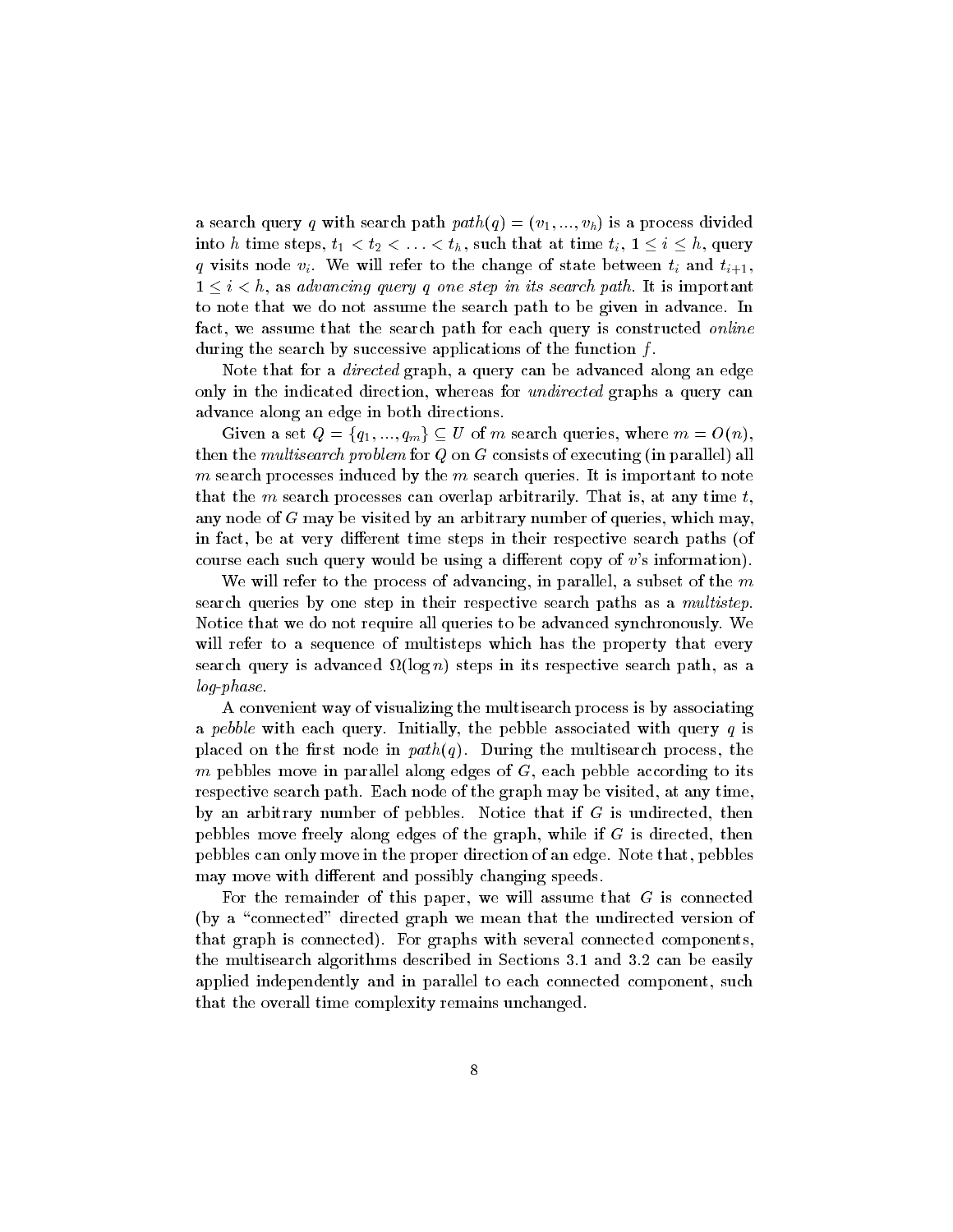### 2.3 Hierarchical DAGs

Let  $G = (V, E)$  be a directed acyclic graph with vertex set V, edge set E, and size  $n = |V| + |E|$ , where the out-degree of any vertex is bounded by some constant. The graph G is called a *hierarchical DAG of size* n and height h if and only if V can be partitioned into  $h + 1$  subsets  $L_0, \ldots, L_h$ such that

- 1.  $h = O(\log n)$
- 2.  $|L_0|=1$ ,
- 3. There exists a constant  $\mu > 1$  such that, for all  $i \in \{0, \ldots, h-1\},\$  $|L_{i+1}| = \mu |L_i|.$
- 4. for every directed edge  $(v, w) \in E$ , there exists an  $i \in \{0, \ldots, h-1\}$ such that  $v \in L_i$  and  $w \in L_{i+1}$ .

See Figure 1 for an illustration. The subsets  $L_0, \ldots, L_h$  are called the levels of G. For a node  $v \in L_i$ , the index i is called the level index of v. Notice that Requirement 3 implies that  $|L_i| = \mu^i$ . This requirement is introduced to simplify the exposition of our algorithm in Section 3.1. However, our algorithms can be easily adapted to the case  $c_1\mu^i\leq |L_i|\leq c_2\mu^i,$  for some positive constants c1 and c2. It should be noted that subdivision hierarchies, as described in [19], are hierarchical DAGs.

### 2.4 Partitionable Graphs

#### 2.4.1  $\delta$ -Splitters

Let  $G = (V, E)$  be a (directed or undirected) graph with vertex set V, edge set E, and size  $n = |V| + |E|$ . Let  $S \subset E$ . Then  $(V, E - S)$  is a graph with vertex set V and edge set  $E-S$  that consists of a set of  $k \leq n$  connected components, denoted  $\{G_1, \ldots, G_k\}.$ 

We define S to be a  $\delta$ -splitter of G,  $0 < \delta < 1$ , if and only if  $|G_i|$  $|V_i| + |E_i| = O(n^{\delta}),$  for all  $1 \leq i \leq k$ . Given a  $\delta$ -splitter S, we will refer to  $G(S) = \{G_1, \ldots, G_k\}$  as a  $\delta$ -splitting of G.

A vertex  $v \in V$  is defined to be at the border of a  $\delta$ -splitter S if and only if v is a vertex of an edge  $e \in S$ . A  $\delta$ -splitting  $G(S) = \{G_1, \ldots, G_k\}$  is called normalized, if  $k = O(n^{1-\delta}).$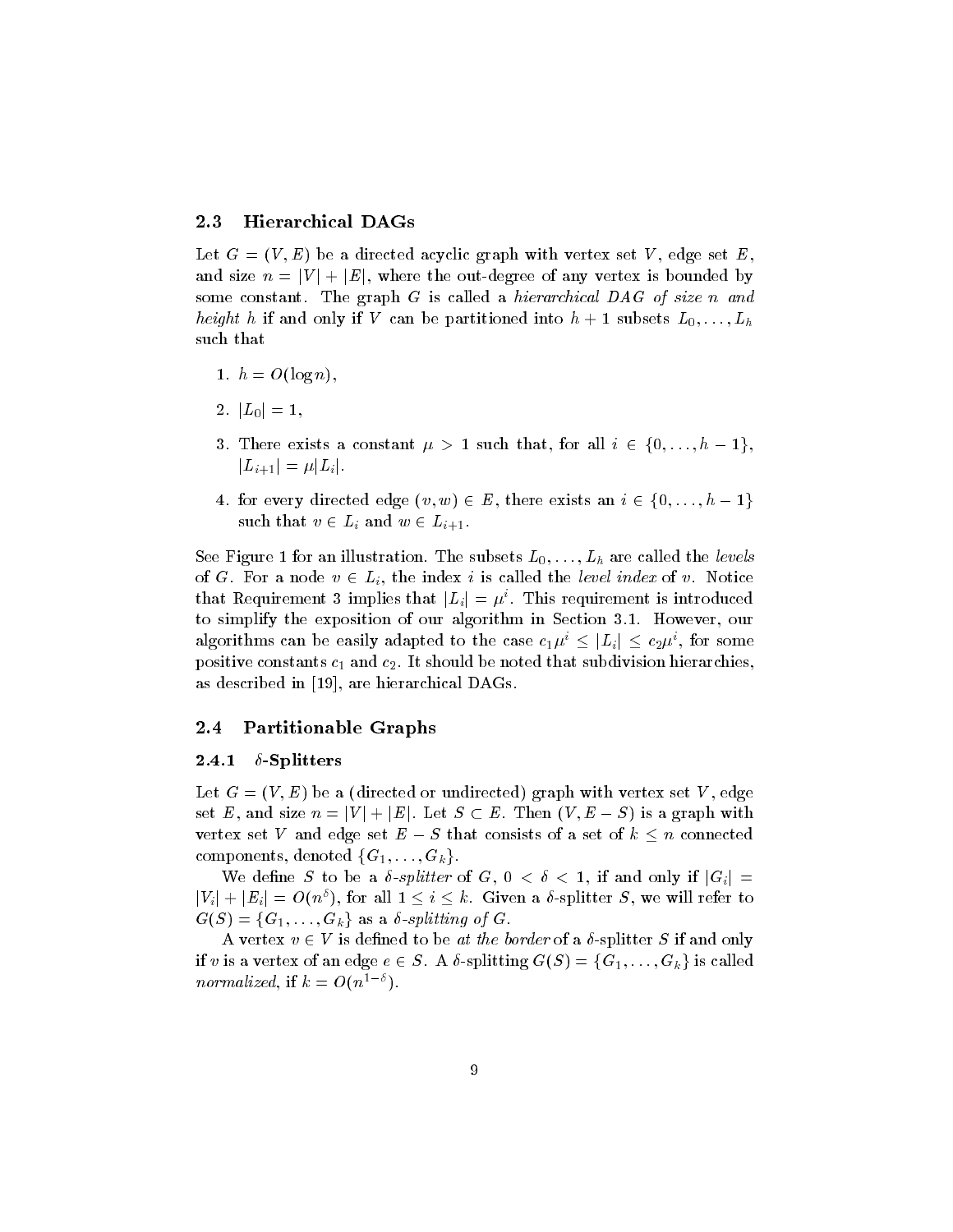### 2.4.2  $\alpha$ -Partitionable (Directed) Graphs

Let  $G = (V, E)$  be a directed graph with vertex set V, edge set E, and size  $n = |V| + |E|$ , where the out-degree of any vertex is bounded by some constant. Let  $dist_G(v_1, v_2)$  denote the length of a shortest directed path in <sup>G</sup> connecting vertices v1 and v2. We dene <sup>G</sup> to be -partitionable if and only if G has an  $\alpha$ -splitter S,  $0 < \alpha < 1$ , such that  $G(S) = \{G_1, \ldots, G_k\}$ can be partitioned into two sets of graphs,  $\{H_1,\ldots,H_{k_1}\}$  and  $\{T_1,\ldots,T_{k_2}\},$ such that for every directed edge (  $v_1, v_2$  )  $\in S$  ,  $v_1 \in H_i$  and  $v_2 \in T_i$  , for some  $i, j$ .<br>Note that, for example, every balanced k-ary search tree with all edges

either directed towards the leaves or directed towards the root (i.e., all search queries can only move in one direction, either from the root towards the leaves, or from the leaves towards the root) is  $\alpha$ -partitionable; see Figure 2.

#### 2.4.3  $\alpha$ - $\beta$ -Partitionable (Undirected) Graphs

Let  $G = (V, E)$  be an undirected graph with vertex set V, edge set E, and size  $n = |V| + |E|$ , where the degree of any vertex is bounded by some constant. For two vertices  $v_1, v_2 \in V$ , let  $\mathit{dist}_G(v_1, v_2)$  denote the length of a shortest (undirected) path in <sup>G</sup> connecting v1 and v2.

where  $\sim$   $\mu$  and  $\sim$  and splitter and a splitter and a proposition of G. Western and A. Western and G. Western and G. Western and G. Western and G. Western and G. Western and G. Western and G. Western and G. Western an define  $S_1$  and  $S_2$  to *have distance k* if and only if  $k = \min\{dist_G(v_1, v_2) : v_1$ is at the border of  $S_1$  and  $v_2$  is at the border of  $S_2$ .

 $\sim$  -called - partition  $\sim$  partition is called the  $\eta$  -called  $\sim$  -splitter  $\sim$   $\sim$   $\sim$ -splitter S2, such that S1 and S2 have distance (log n).

Note that, for example, every undirected balanced k-ary search tree (i.e., search queries can move within the tree in arbitrary direction) is  $\alpha$ - $\beta$ partitionable; see Figure 3.

#### 3Mesh Solutions to the Multisearch Problem

In this section, we present mesh solutions to the multisearch problem for hierarchical DAGs,  $\alpha$ -partitionable graphs, and  $\alpha$ - $\beta$ -partitionable graphs.

First, we define some notation that will be used throughout this section. Define  $G = (V, E)$  to be a graph with vertex set V, edge set E, and size  $n = |V| + |E|$ . In each subsection, we will specify whether the graph is directed or undirected. For directed graphs, we assume that the out-degree of every vertex is bounded by some constant, and for undirected graphs,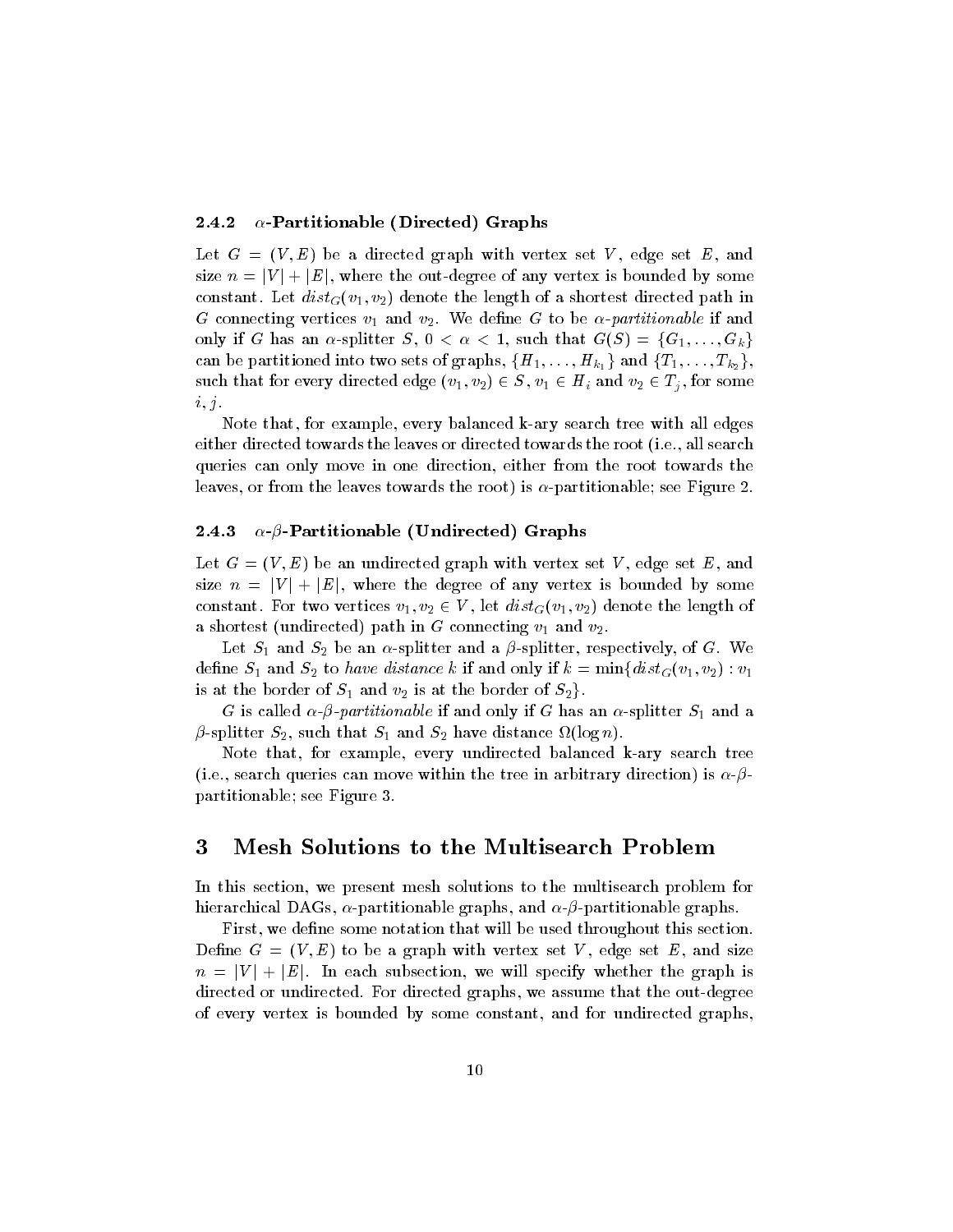we assume that the degree of every vertex is bounded by some constant. Finally, we define  $Q = \{q_1, ..., q_m\}$  to be a set of  $m = O(n)$  search queries.

We now discuss the manner in which  $G$  and  $Q$  will be represented on the mesh. Every processor will initially store

- $\bullet\,$  one arbitrary vertex  $v\in V$  ,
- the addresses of all processors storing a vertex  $w \in V$ , such that  $(v, w) \in E$  (recall that G has out-degree  $\Theta(1)$ ), and
- $\bullet\,$  one arbitrary query  $q\in Q$ .

During an algorithm, no processor will store information associated with more than - (1) items of the more than  $\alpha$  items of  $\alpha$  items of  $\alpha$ the assignment of vertices and queries to processors may change during the course of the algorithms. In addition, we assume that every processor  $p$  has a register  $visit(p)$ , where at any stage of a multisearch algorithm, a query  $q \in Q$  will be said to *visit* a node  $v \in V$  if processor p is responsible for query q and stores a copy of v in  $visit(p)$ .

#### 3.1 The Multisearch Problem for Hierarchical DAGs

Let  $G = (V, E)$  be a hierarchical DAG of size n and height h. Let  $L_0, \ldots, L_h$ be the levels of G. Recall that the called the called  $\mathcal{C}$  is the set  $\mathcal{C}$  $O(\log n)$ , and  $|L_i| = \mu^i$ , for some  $\mu > 1$ .

Consider a set  $Q = \{q_1, ..., q_n\}$  of n search queries. Due to the structure of the hierarchical DAG, a search path for a query q has length  $r \leq h + 1$ and consists of r vertices in consecutive levels  $L_i, \ldots, L_{i+r-1}$ , for some  $i \in$  $\{0,\ldots,h-r+1\}$ . We will henceforth assume, w.l.o.g., that each query has a search path of length  $h + 1$ .

In this section we show how to solve the multisearch problem for <sup>G</sup> and  $Q$  on a mesh-connected computer of size  $n$  in time  $\Theta(\sqrt{n})$ . The initial configuration of the machine is as given at the beginning of Section 3. In addition, we assume that every processor storing a node  $v$  also stores the level index of  $v$  in  $G$ . Note that the level indices can be easily computed in time  $\Theta(\sqrt{n})$  by successively identifying the vertices in each level  $L_i,$  starting with level  $L_h$ , and compressing after each step the remaining levels into a subsquare of processors.

For  $i \geq 1$ , we will use  $\log^{(i)}$  to denote the function obtained by applying the log function  $i$  times, i.e.,  $\log^{i+j} x = \log x$  and  $\log^{i+j} x = \log \log^{i+j} x$ . For convenience, we define  $\log^{(0)} x = \frac{1}{2}$ . Note that there exists a constant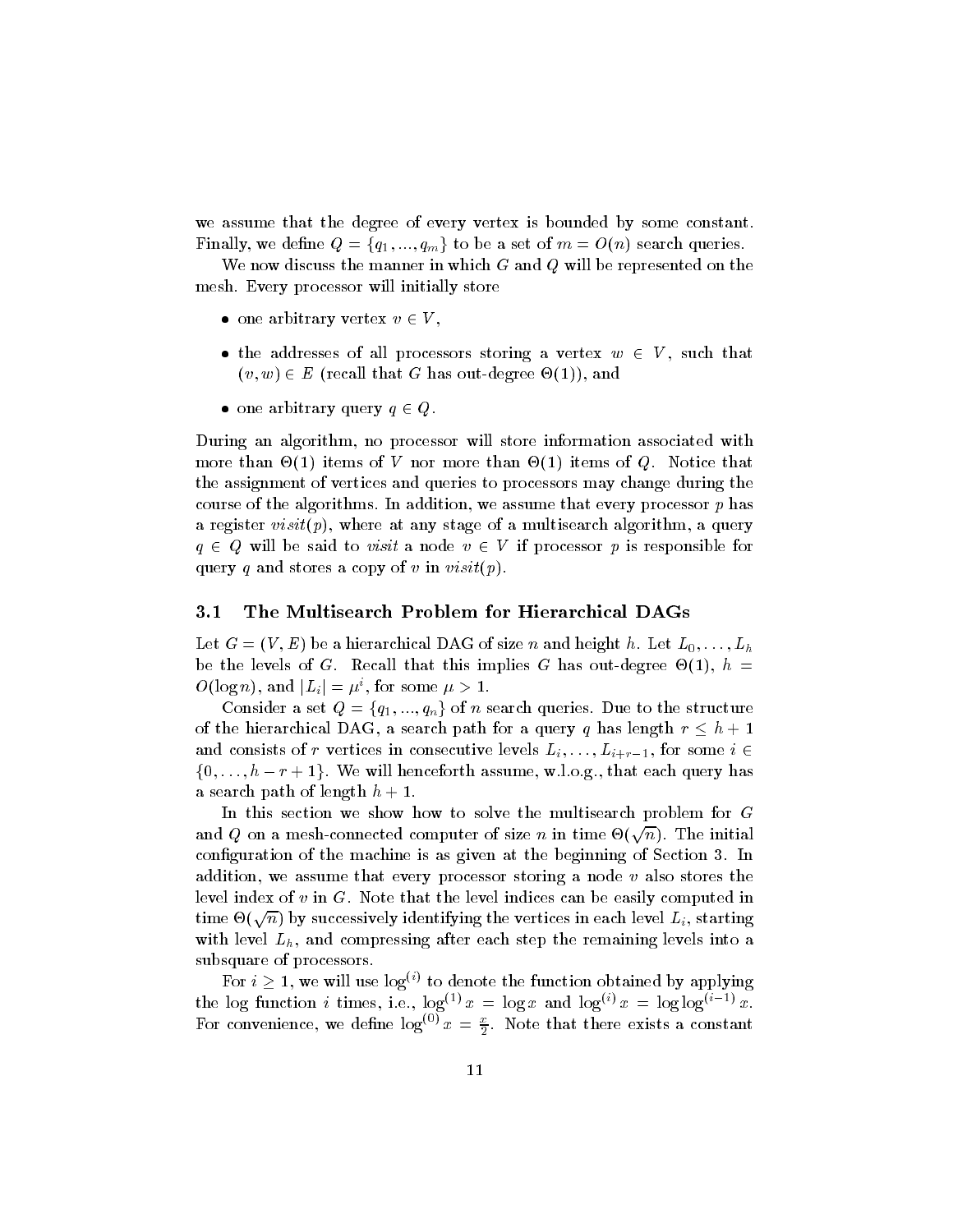c such that  $\mu^y \ge y^2$  for any  $y \ge c$ . For any  $x \ge \mu^c$ , we define  $\log_a^* x =$  $\max\{i | \log_{\mu}^{(i)} x \geq c\}$ . Hence,  $\log_{\mu}^{(i)} x \geq (\log_{\mu}^{(i+1)} x)^2$  for  $0 \leq i \leq \log_{\mu}^* x - 1$ . For the remainder of this section, all logarithms are taken to be the base  $\mu$ .

Let  $B_i = (V_i, E_i), 0 \leq i \leq \log^* h - 1$ , be the subgraph of G induced by the vertices of G between levels  $h - 2 \log^{(i)} h$  and  $h - 1 - 2 \log^{(i+1)} h$ , inclusive. We will use  $|B_i|$ ,  $h_i = h - 1 - 2 \log^{(i+1)} h$ , and  $\Delta h_i$ , to refer to the size of  $B_i$ , the highest index of a level in  $B_i$ , and the number of levels in  $B_i$ , respectively. See Figure 4 for an illustration. Notice that  $|B_i| = \Theta(\mu^{h-2\log^{(\imath+1)}h}) = \Theta(\frac{n}{(\log^{(i)}h)^2}) \text{ and } \Delta h_i = \Theta(\log^{(i)}h).$ 

Let  $D$  be the subgraph induced by the vertices between levels  $n =$  $2\log^{(\log h-1)} h$  and h, inclusive. Notice that  $B^*$  consists of  $\Theta(1)$  levels.

The general strategy for solving the multisearch problem on <sup>G</sup> is to solve the multisearch problem for  $B_0$ , then for  $B_1$ , and so on, until we solve the problem for  $D_{\log^* h-1}$ , and maily for  $D$  . That is, we first consider those queries which originate in  $B_0,$  and process them until they either terminate or wish to leave  $B_0$ . Next, we process those queries that wanted to leave  $B$ 0 (for  $B$ 1), as well as those queries which originate in  $B$  , which process the distribution theory terminate or wish to leave  $\mathbf{r} = \mathbf{1}$  (for  $\mathbf{r} = 2$ ). This processes continues until all queries terminate that need to be processed by  $\bm{D}$  .

Since  $D$  has  $\mathcal{O}(1)$  levels, the multisearch problem for  $D$  can be easily solved in time  $O(\sqrt{n})$ . What remains to be shown is how to solve the multisearch problems for  $B_0,\ldots,B_{\log^*h-1}$  in total time  $O(\sqrt{n}).$ 

Consider the partitioning of the entire mesh-connected computer into  $\log^{(i)} h \times \log^{(i)} h$  submeshes of  $\frac{\sqrt{n}}{\log^{(i)} h} \times \frac{\sqrt{n}}{\log^{(i)} h}$  $\frac{\sqrt{n}}{\log^{(i)} h}$  processors. Such a partitioning will be called a Bi -partitioning, and each submesh will be called a Bisubmesh. Notice that each  $B_i$ -submesh can store a copy of the subgraph  $B_i$ . Further, notice that every  $B_{i+1}$  submesh,  $\Delta,$  contains several  $B_i$  submeshes. We will refer to the top-left  $B_i$ -submesh as the top-left  $B_i$ -submesh of  $\Delta$ .

**Lemma 1** Consider a  $B_i$ -partitioning of the mesh-connected computer,  $0 \leq$  $i \leq \log^* h - 1$ , and assume that every  $B_i$ -submesh stores a copy of  $B_i$ . Then the multisearch problem for  $B_i$  can be solved in time  $O(\sqrt{|B_i|}\log \Delta h_i) =$  $O(\sqrt{|B_i|}\log^{(i+1)}h).$ 

**Proof:** Let  $B_i^*$  be the subgraph of G induced by the vertices of G between levels  $n_i - \Delta n_i$  and  $n_i - 1 - 2 \log \Delta n_i,$  inclusive, and let  $B_i^\tau$  be the subgraph induced by the vertices between levels  $h_i - 2 \log \Delta h_i$  and  $h_i$ , inclusive. See Figure 5 for an illustration. Notice that  $|B_i^1| = O(\mu^{h_i - 2\log \Delta h_i}) = O(\frac{|B_i|}{(\Delta h_i)^2}).$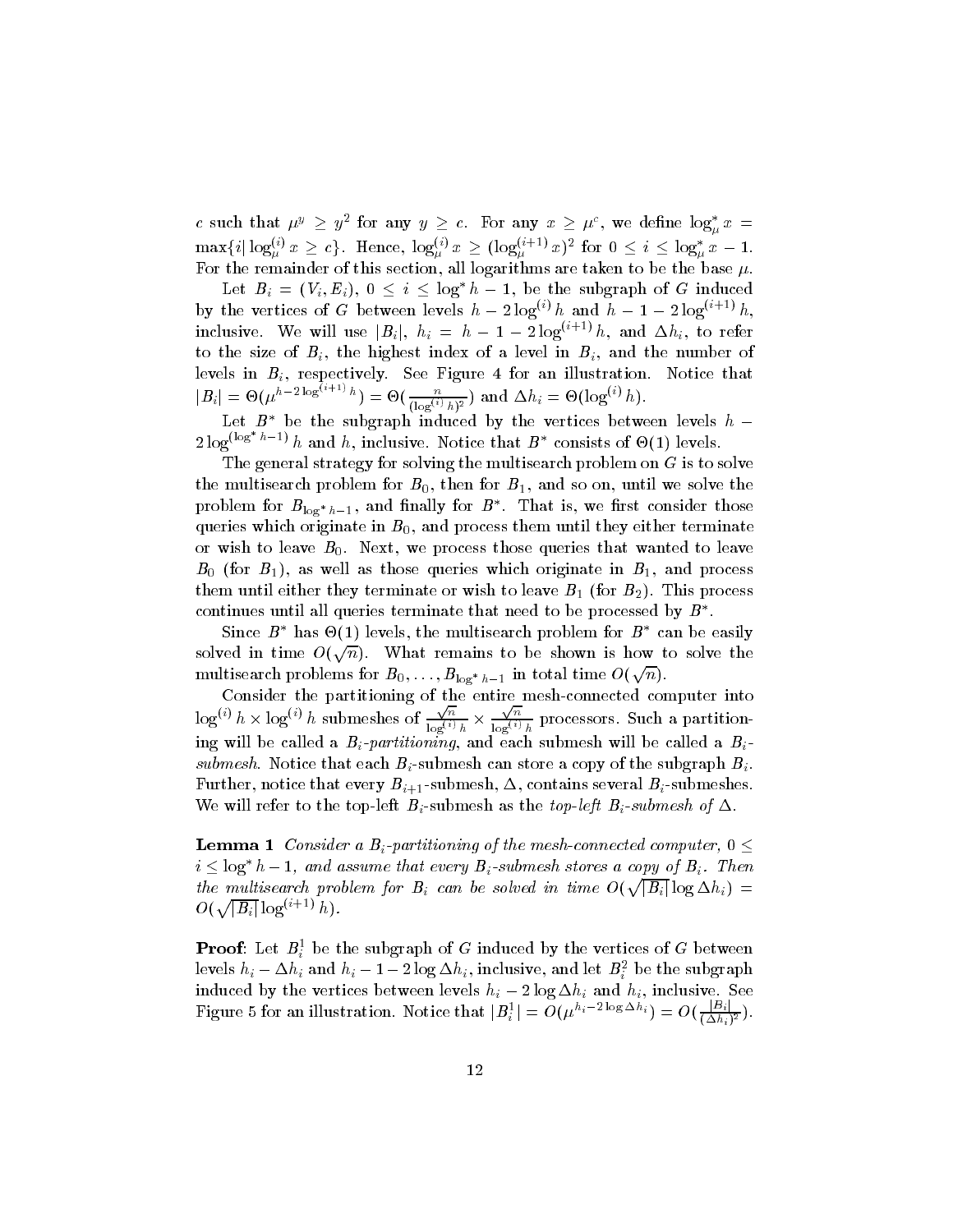On every  $B_i$ -submesh in parallel, we will solve the multisearch problem for  $B_i$  for those queries stored in that submesh. We next describe our solution for one  $B_i$ -submesh. The solution consists of two phases. In Phase 1, every query visits the vertices on its search path that lie in  $B_i^{\pm};$  in Phase 2 the queries will visit the vertices on their search path that lie in  $B_i^\tau.$  For Phase 1, the  $B_i$ -submesh is partitioned into  $\Delta h_i \times \Delta h_i$  submeshes of size  $\frac{1-\epsilon_1}{(\Delta h_i)^2}$ , called  $\bm{B}_i^z$  -submeshes. Notice that every  $\bm{B}_i^z$  -submesh can store a copy of  $\bm{B}_i^z$  . In  $\dim$ e  $O(\sqrt{|B_i|}),$  we can identify  $B_i^1$  from  $B_i$  and duplicate  $B_i^1$  such that every  $B_i^\circ\text{-submesh}$  contains a copy of  $B_i^\circ\text{-}$  . Each  $B_i^\circ\text{-submesh}$  then (independently and in parallel ) solves the multisearch problem for  $B_i^\pm$  for those queries stored in that submesh. This can be easily done in  $O(\sqrt{|B_i|})$  time since  $|B_i^1| =$  $O(\frac{1-\epsilon_1}{(\Delta h_i)^2})$  and  $B_i^+$  consists of  $O(\Delta h_i)$  levels. For Phase 2, the search process is advanced level by level. Since  $B_i^z$  consists of  $O(\log \Delta n_i)$  levels, Phase 2 can be executed in  $O(\sqrt{|B_i|}\log \Delta h_i)$  time. Thus, the time complexity of the above process is  $O(\sqrt{|B_i|}\log \Delta h_i)$ .  $\Box$ 

Obviously, if every  $B_i$ -submesh stores a copy of  $B_i$  then we need  $O(\log^* n)$ memory per processor. Our strategy will be to distribute the subgraphs  $B_i$ over the mesh in such a way that, when the multisearch problem for  $B_i$ needs to be solved, all of the required copies of  $B_i$  can be created in time  $O(\sqrt{|B_{i+1}|})$ . From this, we obtain a  $O(\sqrt{n})$  time solution to the multisearch problem for G.

To simplify the presentation, we assume  $\log^{(i)} h$  is divisible by  $\log^{(i+1)} h$ , for  $0 \leq i \leq \log^* h - 1$ . Our algorithm can easily be modified to handle the  $S$ eneral case. Let  $D_{100}$  h submesh denote the entire mesh.

Algorithm 1: An algorithm for solving the multisearch problem for a hierarchical DAG G.

- 1. A register  $label(p)$  is allocated at every processor p, and the following is executed for  $i = \log^* h - 1, \ldots, 0$ :
	- $\bullet$  in each  $B_{i+1}$  -submesh,  $\Delta$ , every processor  $p$  in the top-left  $B_i$ submesh of  $\Delta$  sets *label*(p) := *i*.

Notice that the label of a processor may be overwritten by smaller indices in later iterations.

2. For  $i = \log^* h - 1, \ldots, 0$ , on each  $B_{i+1}$ -submesh the following is executed independently and in parallel: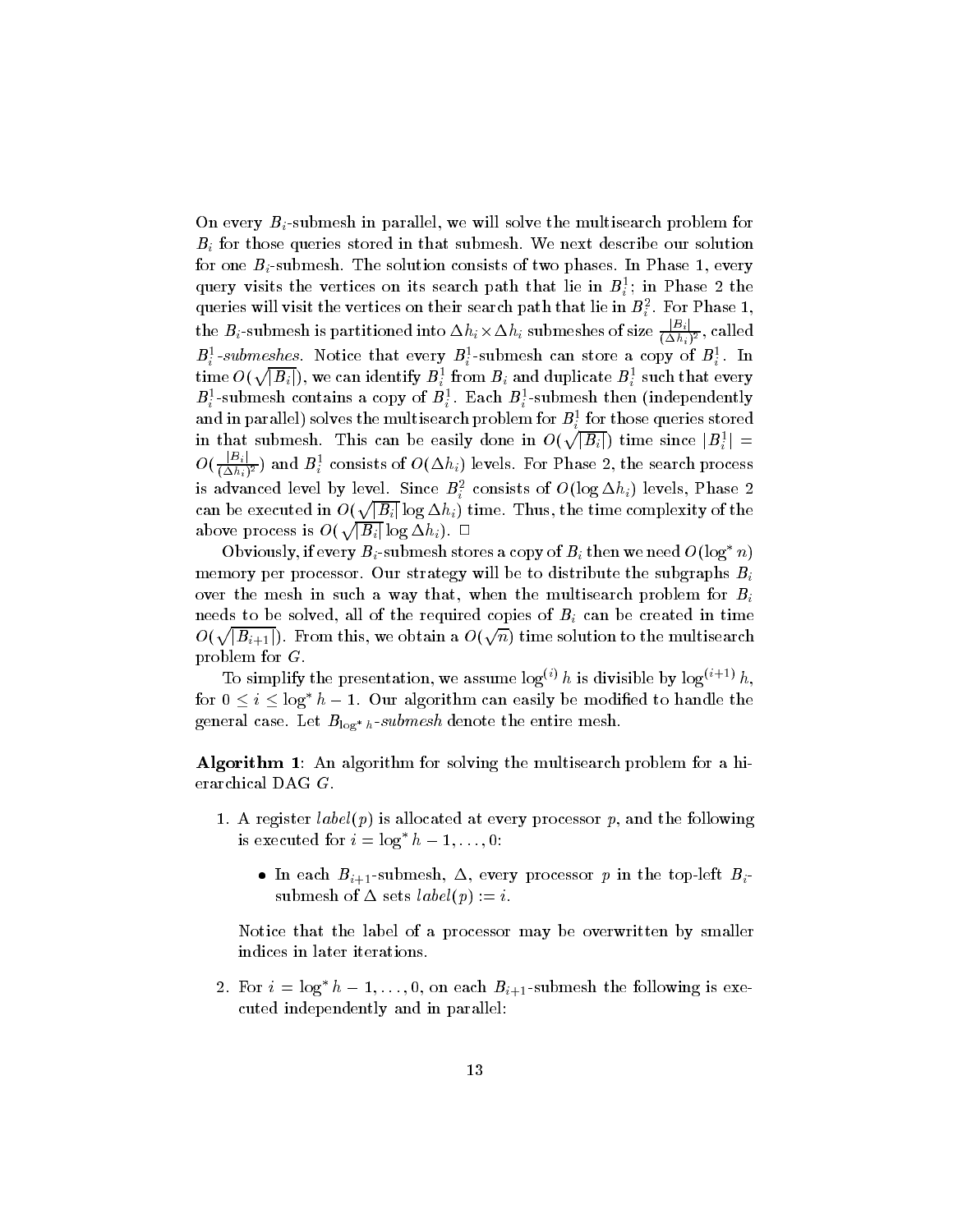- (a) The subgraph  $B_i$  is identified and its data is distributed evenly among the processors with  $label = i$ .
- (b)  $\left(\frac{\log^{(1)}(h)}{\log^{(i+1)}(h)}\right)^2$  copies of the union of  $B_0, \ldots, B_{i-1}$  are created and one copy is moved to each Bi -submesh.

Note that, after this step, each  $B_{(i+1)}$ -submesh stores a copy of  $B_i$ using the processors with  $label = i$ .

- 3. For  $i = 0, \ldots, \log^* h 1$ , on each  $B_{i+1}$ -submesh the following is executed independently and in parallel:
	- (a)  $B_i$  is duplicated such that each  $B_i$ -submesh stores a copy of  $B_i$ .
	- (b) For each  $B_i$ -submesh, the multisearch problem for  $B_i$  with respect to those queries stored in that submesh is solved as indicated by Lemma 1.
- 4. Finally, the multisearch problem for *D* is solved.

**Theorem 2** Let G be a hierarchical DAG of size n and let  $Q = \{q_1, ..., q_m\}$ be a set of  $m = O(n)$  search queries. Then the multisearch problem for Q on <sup>G</sup> can be solved on a mesh of size <sup>n</sup> (with -(1) memory per processor) in  $\Theta(\sqrt{n})$  time.

**Proof:** We first study the correctness of **Algorithm 1**, and then give some implementation details and prove the claimed time complexity and space requirement. In Steps 1 and 2, each  $B_i$ , for  $0 \le i \le \log^* h - 1$ , is duplicated such that every  $B_{i+1}$ -submesh contains one copy of  $B_i$ . In Step 3, the  $\mathbf{m}$  is solved in the sequentially for  $B_0$ ;  $B_1$ ;  $\cdots$ ;  $B_{10}$   $\mathbf{g}$   $_{n-1}$ . Notice that within every  $B_{i+1}$ -submesh,  $0 \leq i \leq \log^* h - 1$ , the graph  $B_i$  is copied into every  $B_i$ -submesh, such that Lemma 1 can be applied to solve the multisearch problem for  $B_i$ . Finally, in Step 4, the multisearch problem for  $D$  is solved. Thus, the multisearch problem for G is solved.

Next, we analyze the space complexity of Algorithm 1, showing that only -(1) space is required per processor. This is obvious for Steps 1, 3 and 4; a potential problem lies in the duplication scheme in Step 2. For Step 2(b) we observe that  $\sum_{i=0}^{i-1} |B_i| = O(|B_i|)$  and, hence, it requires only -(1) storage per processor. For Step 2(a), we need to show that in each  $B_i$ -submesh there are  $\Omega(|B_i|)$  processors with *label* = *i*. Note that for  $j \le i - 1$ , each  $B_{j+1}$ -submesh contains one  $B_j$ -submesh in its top-left corner whose processors' labels are set to  $j$  (see Step 1). That is, in Step 1,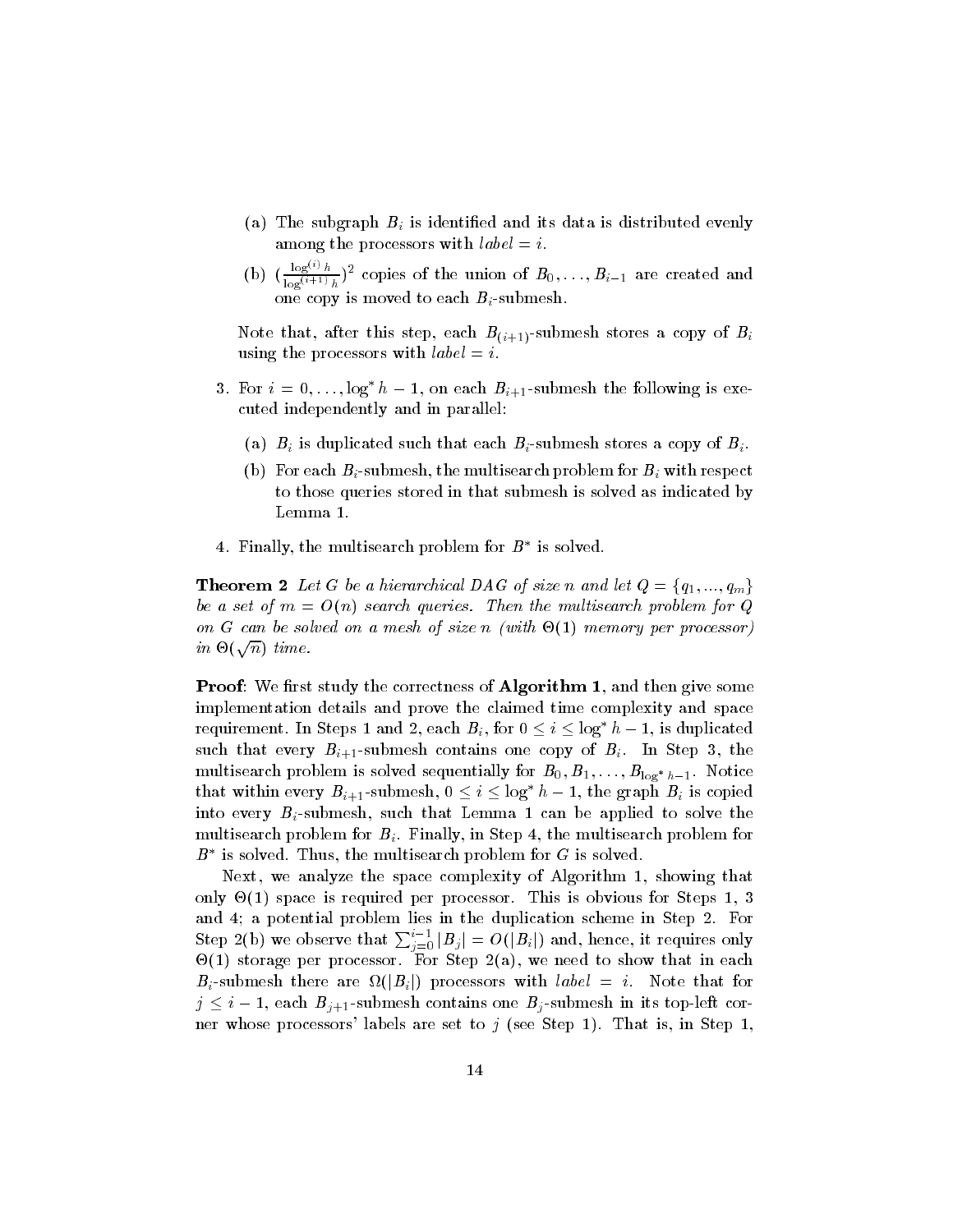the labels of at most  $\frac{1}{(\log^{(i)} h)^2}(\frac{1}{\log^{i}})$  $\frac{\log^{(j+1)} h}{\log^{(j)} h}$  processors are changed from i to j. Hence, the number of process in the number  $\mathcal{L}$  is distinct that in the interval  $\Omega(\frac{n}{(\log^{(i)}h)^2}(1-\sum_{j=0}^{i-1}(\frac{\log n}{\log n}))$  $\frac{\log^{(3+1)} h}{\log^{(j)} h}$   $\binom{n}{\log^{(i)} h}$ . Since  $|B_i| = O(\frac{n}{(\log^{(i)} h)^2})$ , these processors can store Bi with - (2) storage per processor processor cannot the  $B_i$ 's data can be evenly distributed among them. This can be achieved in  $O(\sqrt{n})$  time, using a combination of the standard mesh operations. Summarizing, we have shown that Algorithm 1 requires -(1) storage per processor.

Next, we prove the time complexity of Algorithm 1. Since  $\sum_{i=0}^{\log}$   $^{n-1}$   $\sqrt{|B_i|} =$  $O(\sqrt{n})$  and  $O(\sum_{i=0}^{\log n-1} \sqrt{|B_{i+1}|}) = O(\sqrt{n}),$  the time complexity of Steps 1 and 2 is  $\Theta(\sqrt{n})$ . Since  $B^*$  consists of  $\Theta(1)$  levels, the  $\Theta(\sqrt{n})$  time complexity  $\text{total time complexity for Step 3a (over all iterations) is } O(\sum_{i=0}^{\log^* h-1} \sqrt{|B_{i+1}|}) =$  $O(\sqrt{n})$ . From Lemma 1 it follows that for each  $i = 0, \ldots, \log^* h-1,$  the time complexity of Step 3b is  $O(\sqrt{|B_i|}\log \Delta h_i)$ . Thus, the total time for all iterations of Step 3b is  $O(\sum_{i=0}^{\log^+ h-1} \sqrt{|B_i|} \log \Delta h_i) = O(\sum_{i=0}^{\log^+ h-1} \sqrt{n} \frac{\log^{(i+1)} h}{\log^{(i)} h}) =$  $O(\sqrt{n})$ . Hence, the time complexity of Algorithm 1 is  $\Theta(\sqrt{n})$ .  $\Box$ 

### 3.2 The Multisearch Problem For Partitionable Graphs

In this section, we present mesh solutions to the multisearch problem for  $\alpha$ -partitionable graphs and  $\alpha$ - $\beta$ -partitionable graphs. We will first introduce a tool referred to as *constrained multisearch*, which will be utilized in Sections 3.2.2 and 3.2.3.

#### 3.2.1 Constrained Multisearch

Let  $G = (V, E)$  be a directed or undirected graph. Consider a set  $\Psi =$  ${G_1, ..., G_k}$  of k edge and vertex disjoint subgraphs of G such that  $|G_i|$  =  $O(n^{\delta})$  and  $k = O(n^{1-\delta}),$  for some  $0 < \delta < 1$ . It is important to note that we do not assume that the union of the subgraphs in  $\Psi$  contains all vertices of G.<br>Consider any stage of the multisearch for Q on G, and let  $v(q) \in path(q)$ 

denote the node currently visited by query  $q \in Q$ .

The constrained multisearch problem with respect to  $\Psi$  consists of advancing, for every  $G_i \in \Psi$ , every search query q with  $v(q) \in G_i$  by  $\log_2 n$ steps in its search path, unless the next node to be visited by q is not in  $G_i$ . Notice that the queries may be advanced by a nonuniform number of steps.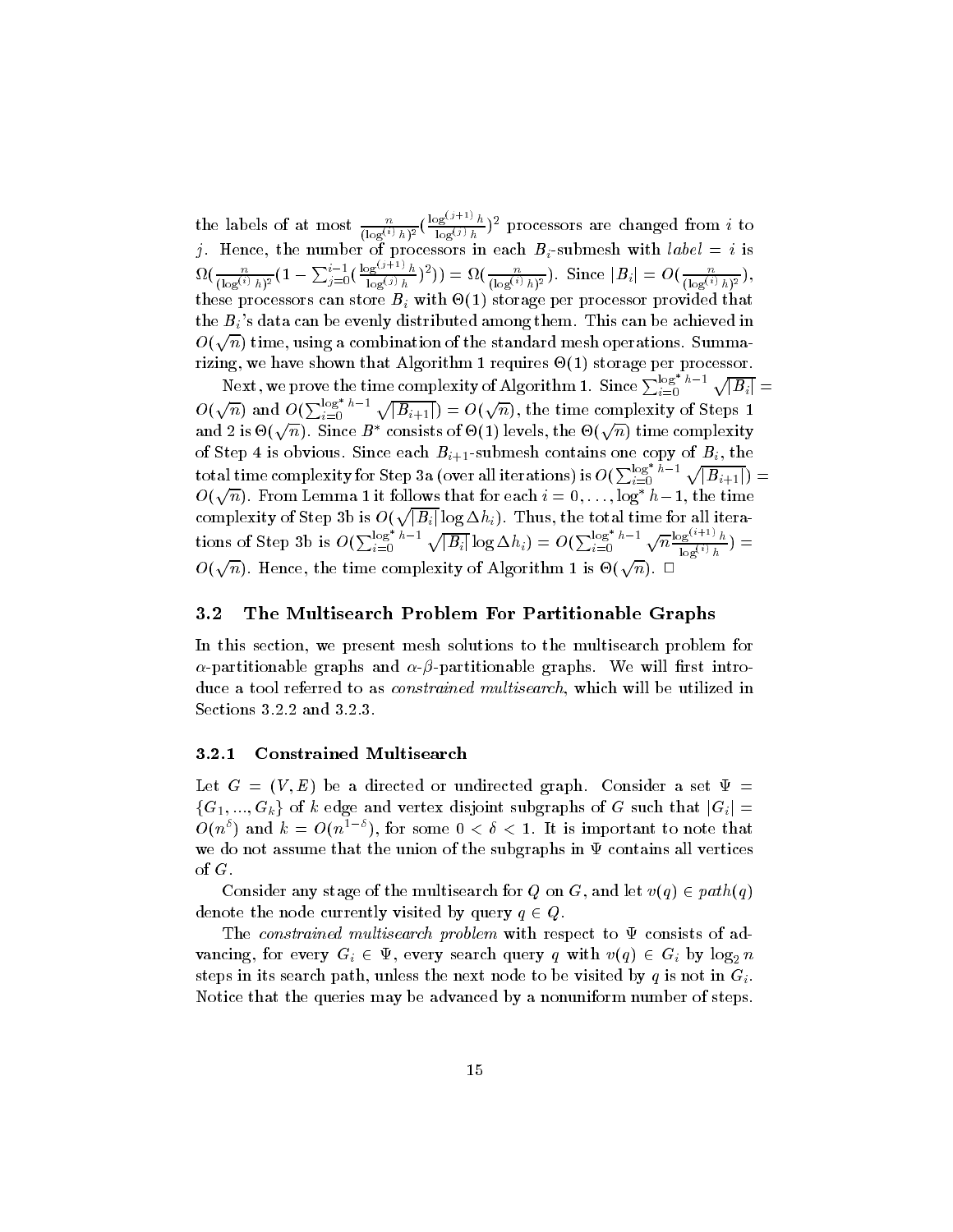The remainder of this section focuses on procedure *Constrained-Multisearch* $(\Psi)$  $\delta$ ), which solves the constrained multisearch problem on a mesh of size n in  $\Theta(\sqrt{n})$  time.

For every  $G_i = (V_i, E_i) \in \Psi$ , we define

$$
\Gamma^{\delta}_{\Psi}(G_i)=\left\lceil \frac{|\{q\in Q:v(q)\in V_i\}|}{n^{\delta}}\right\rceil.
$$

Property 1

$$
\sum_{G_i\in\Psi}\Gamma_\Psi^\delta(G_i)=O(n^{1-\delta})
$$

**Proof:** A trivial consequence of the fact that  $|Q| = m = O(n)$ .  $\Box$ 

We now present our mesh algorithm for solving the constrained multisearch problem with respect to  $\Psi.$ 

**Procedure Constrained-Multisearch** $(\Psi, \delta)$ : Implementation of constrained multisearch with respect to  $\Psi.$ 

*Initial configuration*: A stage of the multisearch for  $Q$  on  $G$ , where every  $q \in Q$  currently visits node  $v(q) \in path(q)$ . Furthermore, every processor storing a vertex  $v \in V$ , also stores an index indicating to which  $G_i \in \Psi$  the vertex <sup>v</sup> belongs, if any.

Implementation:

- 1. All queries  $q \in Q$ , such that  $v(q)$  is in some subgraph  $G_i \in \Psi$ , are marked *active*; all other queries are marked *inactive*. (Queries whose search paths have already terminated are also marked inactive.)
- 2. For every  $G_i \in \Psi,$  the value of  $\Gamma_\Psi(G_i)$  is computed.
- 3. If

$$
\sum_{G_i\in\Psi}\Gamma_\Psi^\delta(G_i)=0
$$

then EXIT.

4. For each  $G_i \in \Psi, \Gamma_\Psi^{\circ}(G_i)$  copies of  $G_i$  are created. Each copy is placed in a  $\sqrt{n^{\delta}}$   $\times$   $\sqrt{n^{\delta}}$  size subsquare of the mesh-connected computer. That is, a submesh of size  $\sqrt{n^{\delta}} \times \sqrt{n^{\delta}}$ .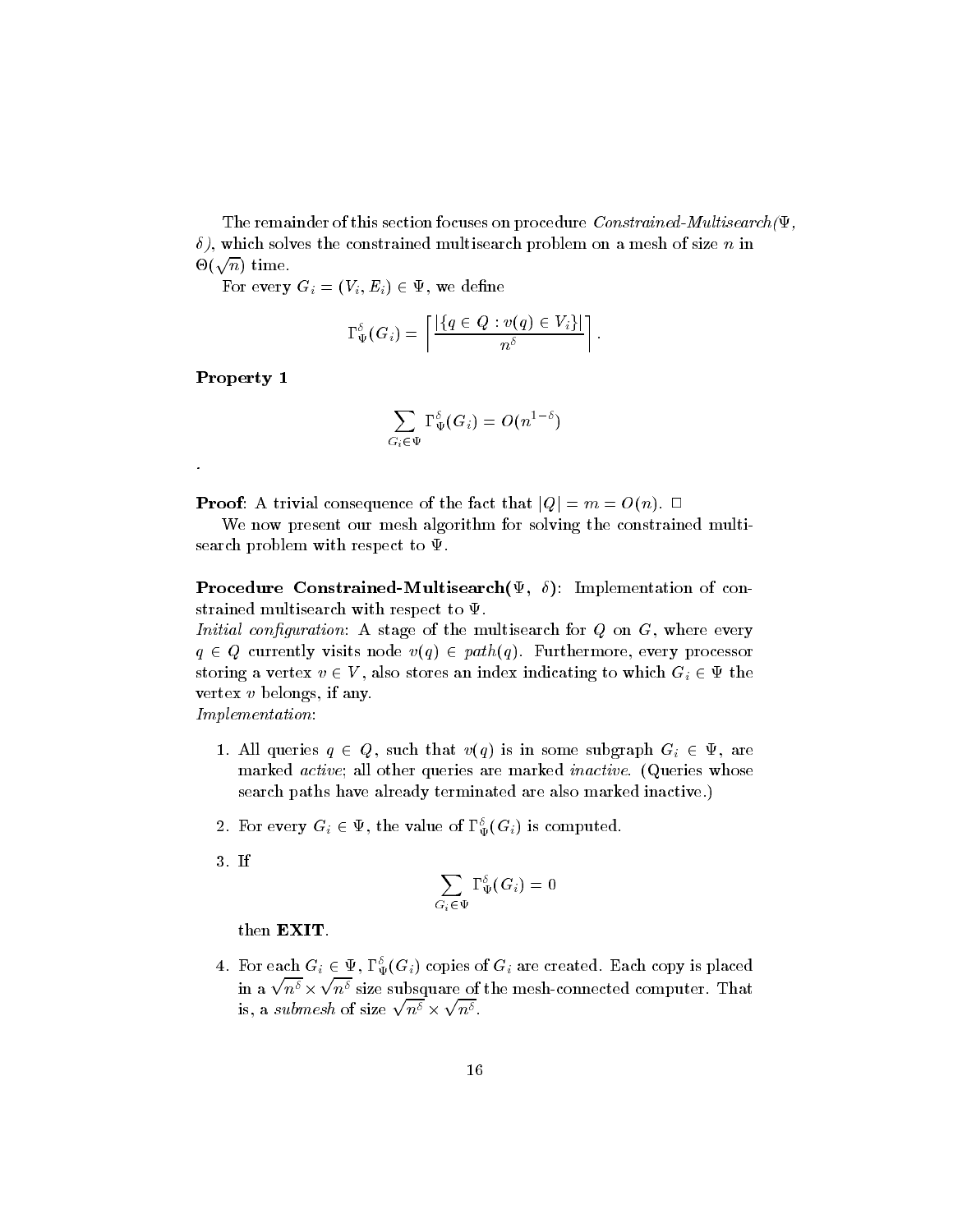- 5. Every active query  $q \in Q$ , with  $v(q) \in G_i$ , is moved to one of the submeshes storing a copy of  $G_i$ . This movement is coordinated so that each submesh containing a copy of  $G_i$  will receive  $O(n^{\delta})$  queries.
- 6. Within every submesh storing a subgraph  $G_i \in \Psi$ , the following is executed in  $\mathbf{e}_2$  n times.
	- (a) For every active query  $q \in Q$ , the next node in its search path is determined (by applying the successor function  $f$ ).
	- (b) Every active query for which the next node in its search path is not in  $G_i$ , is marked inactive. (A query whose search path terminates is also marked inactive.)
	- (c) Every active query visits the next node in its search path.
- 7. Discard the copies of the subgraphs  $G_i \in \Psi$  created in Step 4.

**Lemma 3** The constrained multisearch problem with respect to  $\Psi$  can be solved on a mesh of size n in  $\Theta(\sqrt{n})$  time.

**Proof:** We first study the correctness of **Constrained-Multisearch**( $\Psi$ ,  $\delta$ ), then give some implementation details, and finally prove the time complexity. Obviously, every query <sup>q</sup> either

- $\bullet$  visits the next log $_2$   $n$  nodes in its search path,  $\hspace{0.1mm}$
- $\bullet\,$  visits the next  $N$  nodes in its search path, where  $N\,<\,\log_2 n,$  until the next node to be visited is no longer in the same subgraph  $G_i \in \Psi$  that contains  $v(q)$ , or
- $\bullet$  does not advance any steps in its search path, for the case where  $v(q)$ is not in any  $G_i \in \Psi$ .

The crucial step for proving the correctness of the procedure is to show that (1) the total size of the copies of subgraphs  $G_i$  created in Step 4 is  $O(n)$ , and (2) in Step 5, the sizes and total number of queries to be moved match the sizes and total number of submeshes available. Item (1) follows from Property 1, and Item (2) follows from the definition of 1  $_{\Psi}(\mathbf{G}_i)$  and the fact that each submesh is of size  $O(n^{\delta})$ .

We will now prove the claimed time complexity. Steps 1, 2, 3, and 7 can be easily implemented in time  $O(\sqrt{n})$  by applying a constant number of standard mesh operations. For Step 4, the mesh is subdivided into a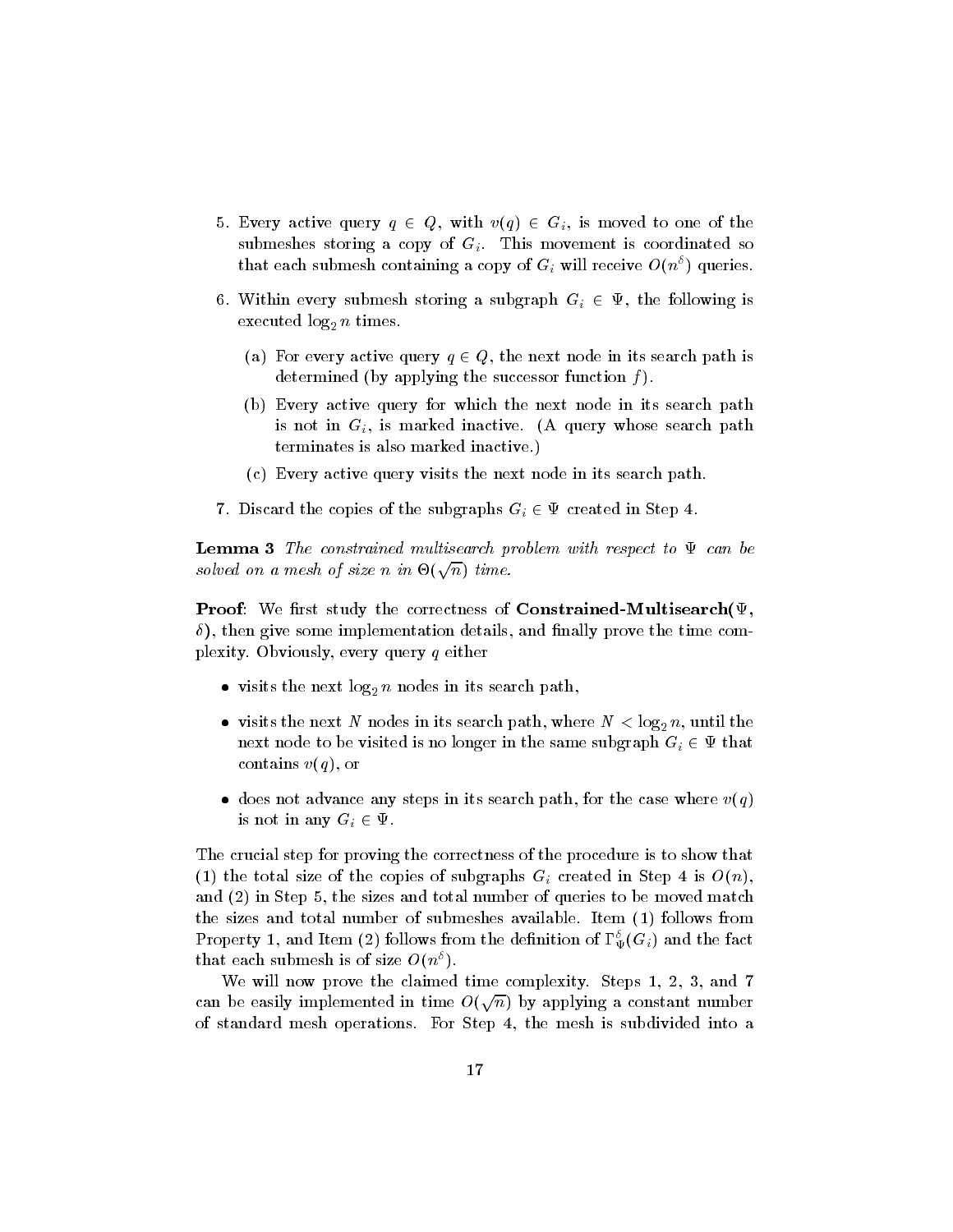grid of  $\sqrt{n^{1-\delta}} \times \sqrt{n^{1-\delta}}$  submeshes, each of size  $n^{\delta}$ . The total number of copies created of every subgraph  $G_i$  is  $O(n^{1-\delta})$  (Property 1). Hence, every submesh needs to simulate only a constant number of "virtual" submeshes, where each "virtual" submesh stores just one copy of some subgraph  $G_i \in \psi$ . Creating the required copies of subgraphs and moving them to the "virtual" submeshes can be implemented by a constant number of standard mesh operations. Step 5 is implemented analogously. Finally, we discuss the time complexity of Step 6. Notice that each execution of the loop body is executed independently and in parallel on every submesh of size  $O(n^{\delta})$ created in Step 4. Therefore, by using standard random access read and write operations within every submesh, each iteration of the loop can be implemented in  $O(\sqrt{n^\delta})$  time, which implies a total of  $O(\log n\sqrt{n^\delta})$  time for  $S_{\rm eff}$  is (since there are long to iterations). Since  $\sim$  1, the total time time  $\text{complexity of Step 6 is } O(\log n\sqrt{n^\delta}) = O(\sqrt{n}).$ 

#### 3.2.2 The Multisearch Problem for Directed  $\alpha$ -Partitionable Graphs

Let  $G = (V, E)$  be a directed  $\alpha$ -partionable graph. Let  $Q = \{q_1, ..., q_m\}$  be a set of  $m = O(n)$  search queries, and let r denote the length of the longest search path associated with a query  $q \in Q$ . In this section, we present an algorithm to solve the multisearch problem for Q on G in  $O(\sqrt{n} + r^{\frac{\sqrt{n}}{\log n}})$  $\log n /$ time. Our strategy is to give an algorithm which executes one log-phase of multisearch in  $(\sqrt{n})$  time. The entire multisearch algorithm consists of iterating the log-phase algorithm  $O(\lceil \frac{r}{\log n} \rceil)$  times.

Let  $G(S) = \{H_1, \ldots, H_{k_1}, T_1, \ldots, T_{k_2} \}$  be an  $\alpha$ -splitting of  $G$  such that for every edge  $(v_1, v_2) \in S$  (directed from  $v_1$  to  $v_2$ ),  $v_1 \in H_i$  and  $v_2 \in T_i$ , for some  $1 \leq i \leq k_1, 1 \leq j \leq k_2$ . Recall that this implies  $0 < \alpha < 1$ ,  $|H_i| = O(n^{\alpha}), \, \text{and} \, \, |T_i| = O(n^{\alpha}).$ 

We assume that the  $\alpha$ -splitter S is known a priori. That is, initially the processor that stores vertex  $v \in V$  also stores an index indicating the graph in  $G(S)$  to which v belongs. We can also assume, without loss of generality, that G(S) is normalized. That is, we can assume that  $\kappa = \kappa_1 + \kappa_2 = O(n^2 - 1)$ ; see Section 2.4.1. Otherwise, we group the subgraphs  $H_i$  ( $T_i$ ) such that each resulting subgraph has size  $\phi(u^*)$ . This operation is easily performed on a mesh of size  $n$  in  $O(\sqrt{n})$  time. Furthermore, the algorithm described in this section does not require that every subgraph in  $G(S)$  consist of only one connected component of the graph  $(V, E-S)$ .

Before presenting our mesh algorithm for one log-phase of the multisearch problem for Q on G, we observe some properties of  $\alpha$ -partionable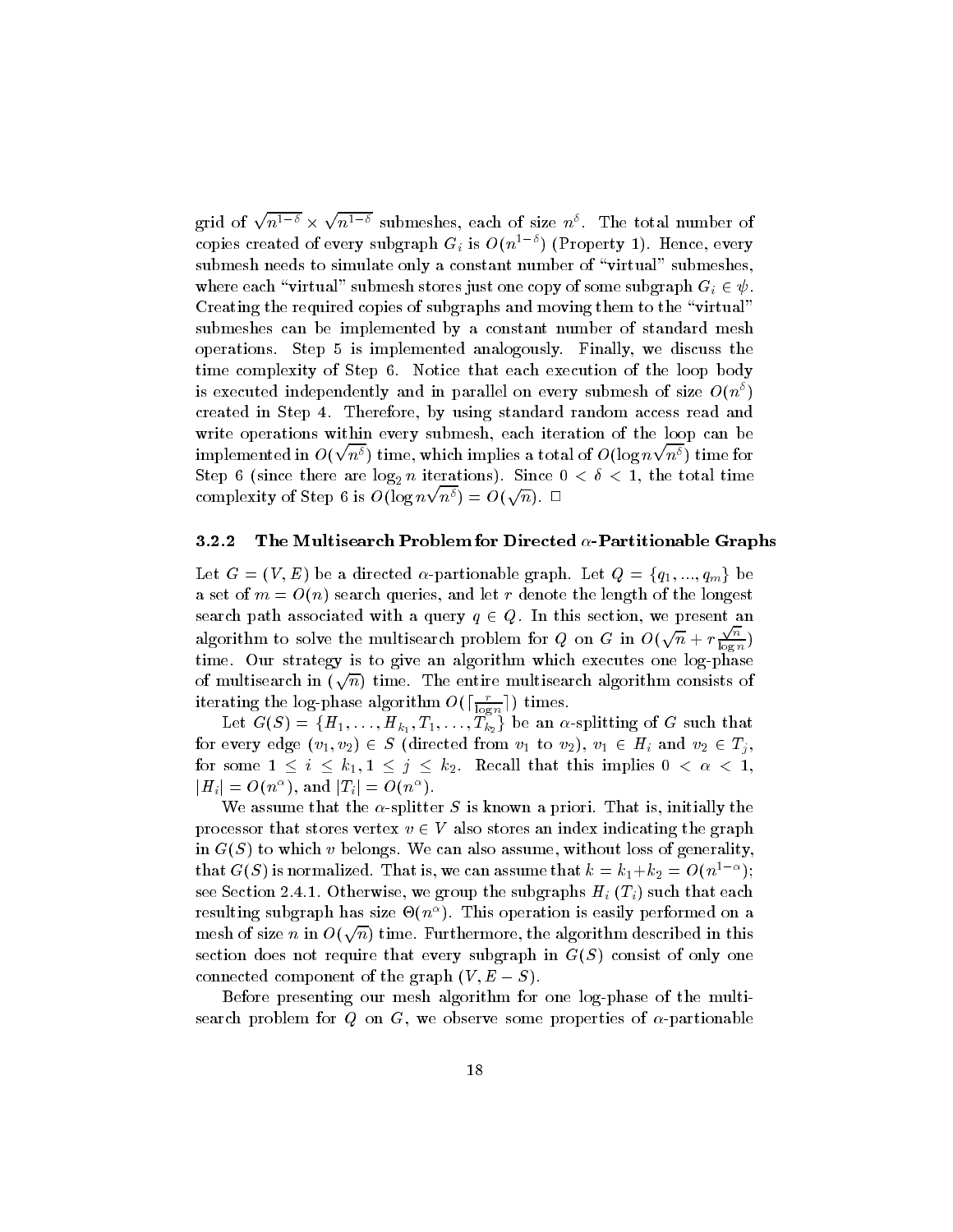graphs.

**Property 2** Let  $G(S) = \{H_1, \ldots, H_{k_1}, T_1, \ldots, T_{k_2}\}$  be an  $\alpha$ -splitting of  $G$ . Then the following hold.

- $\bullet$  A query q that has a node of a subgraph H $_i$  in its search path does not visit any node of another subgraph  $H_i, i \neq j$ .
- $\bullet$  Once a query q nas visited a node in a subgraph  $\mathcal{I}_i$ , all subsequent nodes visited by q will be in the same subgraph  $T_i$ .

**Proof:** The proof follows from the fact that edges of an  $\alpha$ -partitionable graph are either directed from some  $H_i$  to some  $T_j$ , or have both endpoints in the same subgraph  $H_i$  or  $T_i$ .  $\Box$ 

Algorithm 2: Implementation of one log-phase of multisearch on a directed  $\alpha$ -partionable graph.

- 1. If this is the first log-phase, then every query  $q \in Q$  visits the first node in its search path; otherwise, every  $q \in Q$  visits the next node in its search path.
- $2.\,\, \text{Constrained-Multisearch} \,\, (\{H_1,\ldots,H_{k_1},T_1,\ldots,T_{k_2}\},\, \alpha).$
- 3. Every  $q \in Q$  visits the next node in its search path.
- 4. Constrained-Multisearch  $(\{H_1,\ldots,H_{k_1},T_1,\ldots,T_{k_2}\},\,\alpha).$

**Lemma 4** One log-phase of multisearch on a directed  $\alpha$ -partionable graph of size n can be performed in  $\Theta(\sqrt{n})$  time on a mesh of size n.

**Proof:** We first consider the correctness of **Algorithm 2**. The algorithm is based on the following. Initially, every query starts at the first node in its search path, which is in some  $H_i$ ,  $1 \leq i \leq k_1$ , or  $T_i$ ,  $1 \leq j \leq j$  $k_2$ . Using Constrained-Multisearch, every query is advanced until it visits either its log2 <sup>n</sup> successors, or needs to visit a node that is not in its initial subgraph, at which point it stops. Next, every query is advanced one node and then Constrained-Multisearch is performed again. So, by 2 applications of constrained multiple  $\alpha$  constraints and  $\alpha$  and  $\alpha$  are advanced at least log2 no advanced at least log2 no advanced at least log2 no advanced at least log2 no advanced at least log2 no advanced at least log2 no ad nodes. (note, if there are fewer than log2 n nodes in a given search path,  $\Gamma$ then that query will terminate at the appropriate time.) Property 2, it follows that for every query  $q \in Q$ , one of the following cases must apply: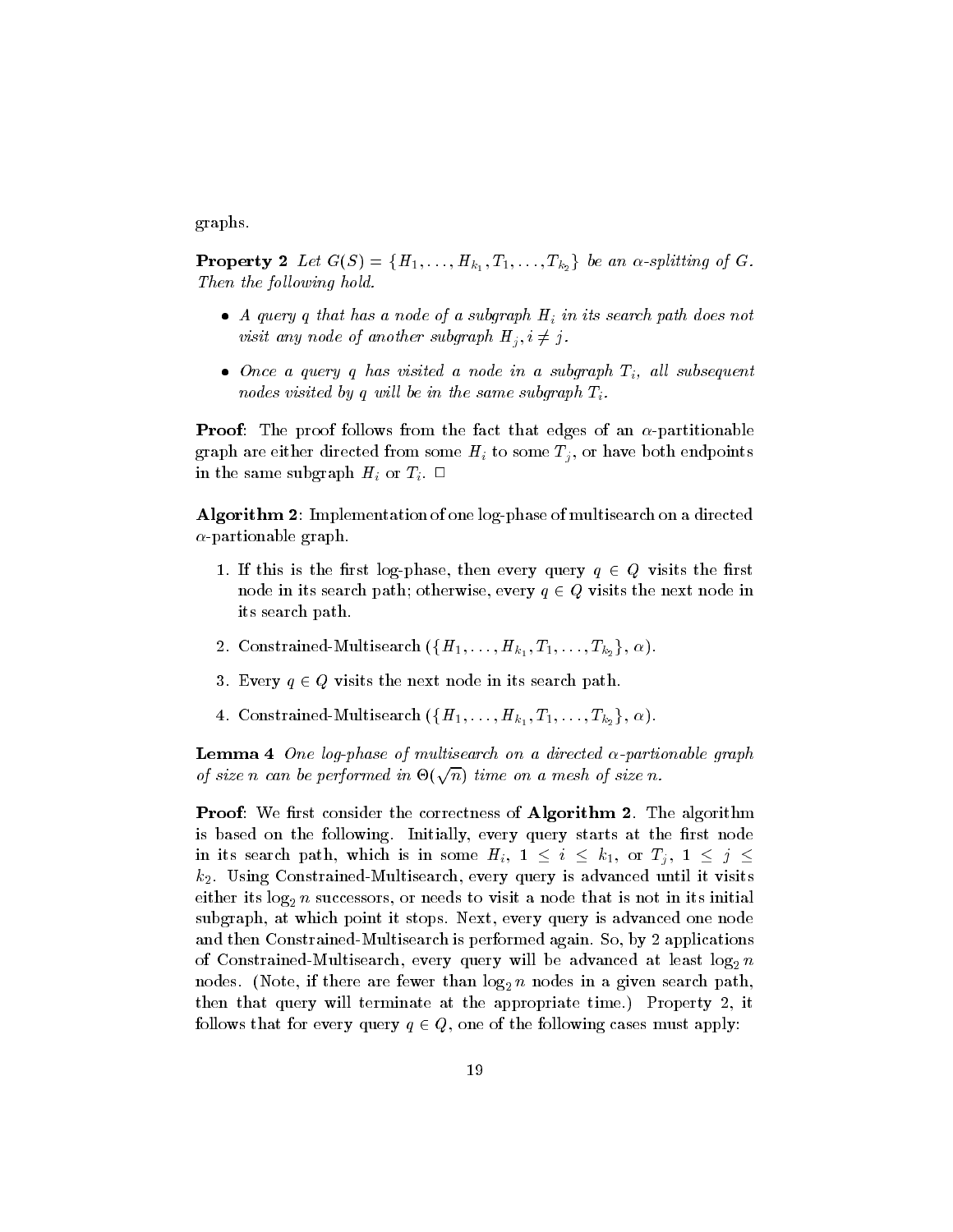- 1. All nodes visited by q within the log-phase are in one subgraph  $H_i$ .
- 2. All nodes visited by q within the log-phase are in one subgraph  $T_i$ .
- 3. Within the log-phase, query  $q$  first visits only nodes within one subgraph  $H_i$ , and once it "leaves"  $H_i$  it will only visit nodes in one subgraph  $T_j$ .

For those queries to which either Case 1 or Case 2 applies, all nodes visited on the search path during the log-phase are visited during Steps 1 and 2; see Lemma 3. Let  $q$  be a query to which Case 3 applies, and let  $(v_1, \ldots, v_x, v_{x+1}, \ldots, v_y)$  be the sequence of nodes to be visited within the log-phase, where  $v_1, \ldots, v_x$  are in some subgraph  $H_i$ , and  $v_{x+1}, \ldots, v_y$  are in some subgraph  $T_j$ . It follows from Lemma 3 that  $v_1, \ldots, v_x$  are visited during Steps 1 and 2, and that  $v_{x+1}, \ldots, v_y$  are visited during Steps 3 and 4.

From Lemma 3 it also follows that Algorithm 2 has time complexity  $\Theta(\sqrt{n})$  and requires only  $\Theta(1)$  memory per processor.  $\Box$ 

Therefore, by iterating Algorithm 2  $O(\lceil\frac{r}{\log n}\rceil)$  times, the multisearch problem can be solved for  $\alpha$ -partitionable graphs.

**Theorem 5** Let G be a directed  $\alpha$ -partionable graph of size n, and let  $Q =$  ${q_1, ..., q_m}$  be a set of  $m = O(n)$  search queries. Then the multisearch problem for Q on G can be solved in  $O(\sqrt{n} + r \frac{\sqrt{n}}{\log n})$  t  $\log n$  /  $\qquad \qquad$  $n,$  where r is the length of the longest search path associated with a query  $q \in Q$ .  $\Box$ 

## 3.2.3 The Multisearch Problem for Undirected  $\alpha$ - $\beta$ -Partitionable Graphs

Let  $G = (V, E)$  be an (undirected)  $\alpha \cdot \beta$ -partionable graph. Let  $Q = \{q_1, ..., q_m\}$ be the set of  $m = O(n)$  search queries, and let r denote the length of the longest search path associated with a query  $q \in Q$ . In this section, we present an algorithm to solve the multisearch problem for  $Q$  on  $G$  in  $O(\sqrt{n} + r \frac{\sqrt{n}}{\log n})$  $\log n/$ time. As in Section 3.2.2, we will again give an algorithm to execute one logphase of the multisearch problem in  $\Theta(\sqrt{n})$  time. The multisearch algorithm will consist of iterating this log-phase algorithm  $O(\lceil \frac{r}{\log n} \rceil)$  times.

where  $\mathbf{r}_1$  and state and state and state and state and protocol state and such that such a such that that S1 and S2 metric distance that  $\mathbf{S}^{1,1}$  are summer that  $\mathbf{S}^{1,1}$  and  $\mathbf{S}^{2,1}$ known a priori. That is, initially the processor that stores vertex  $v \in V$  also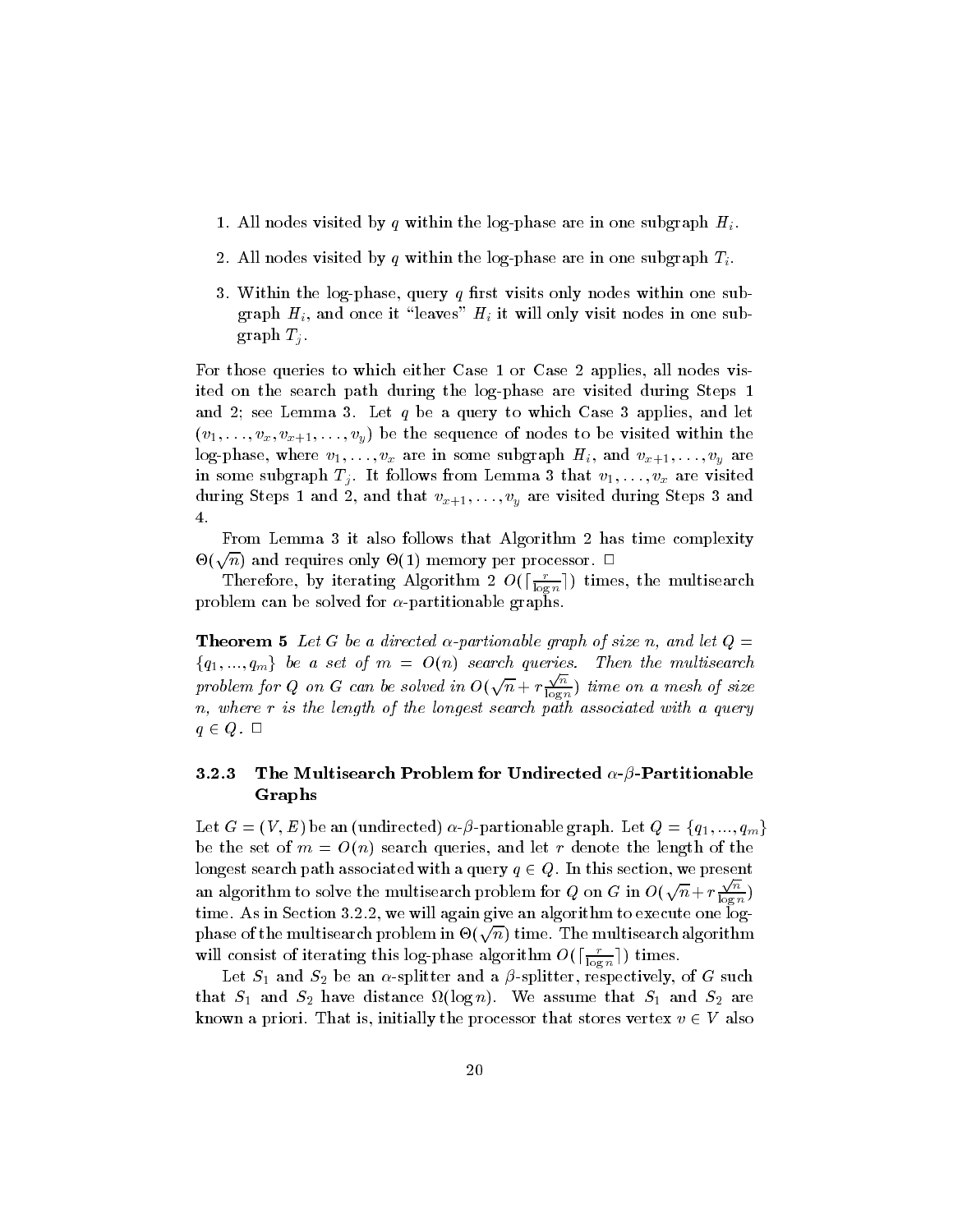stores an index indicating the graph  $G(S_1)$  to which v belongs, and an index indicating the graph  $G(S_2)$  to which v belongs..

With the same argument as in Section 3.2.2, we also assume that  $G(S_1)$ and  $G(S_2)$  are normalized. Let  $G(S_1)~=~\{W_1^1,\ldots,W_{k_1}^1\}$  and  $G(S_2)~=~$  $\{W_1^2,\ldots,W_{k_2}^2\}.$  Recall that  $0~<~\alpha~<~1,~0~<~\beta~<~1,~|W_i^1|~=~O(n^{\alpha}),$  $|W_i^2|=O(n^{\beta}), \, k_1=O(n^{1-\alpha}), \, \text{and} \,\, k_2=O(n^{1-\beta}).$ 

We first state a property of  $\alpha$ - $\beta$ -partionable graphs that will be used in the algorithm.

 $\mathcal{L} = \mathcal{L} = \{ \mathcal{L} = \{ \mathcal{L} = \{ \mathcal{L} = \{ \mathcal{L} = \{ \mathcal{L} = \{ \mathcal{L} = \{ \mathcal{L} = \{ \mathcal{L} = \{ \mathcal{L} = \{ \mathcal{L} = \{ \mathcal{L} = \{ \mathcal{L} = \{ \mathcal{L} = \{ \mathcal{L} = \{ \mathcal{L} = \{ \mathcal{L} = \{ \mathcal{L} = \{ \mathcal{L} = \{ \mathcal{L} = \{ \mathcal{L} = \{ \mathcal{L} = \{ \mathcal{L} = \{ \mathcal{L}$ G, such that S1 and S2 have distance strength — have distance any stage of the multisearch, a query  $q \in Q$  visits a node v at the border of  $S_1$ , it can aavance st(10gn) more steps in us search path without visiting a node v-atthe border of  $S_2$ .

**Proof**: The proof follows immediately from the definition of  $\alpha$ - $\beta$ -partitionable graphs.  $\Box$ 

**Algorithm 3**: Implementation of one log-phase of multisearch on an  $\alpha$ - $\beta$ partionable graph.

- 1. If this is the first log-phase, then every query  $q \in Q$  visits the first node in its search path; otherwise, every  $q \in Q$  visits the next node in its search path.
- $2.\,\, \text{Constrained-Multisearch} \,\, (\{W_1^1,\ldots,W_{k_1}^1\},\, \alpha).$
- 3. Every  $q \in Q$  visits the next node in its search path.
- $4. \ \textrm{Constrained-Multisearch} \ (\{W_1^2, \ldots, W_{k_2}^2\},\, \beta).$

**Lemma 6** One log-phase of multisearch on an (undirected)  $\alpha$ - $\beta$ -partionable graph of size n can be performed in  $\Theta(\sqrt{n})$  time on a mesh of size n.

**Proof:** We first consider the correctness of **Algorithm 3**. The algorithm is based on the following. Initially, every query starts at the first node in its search path. Using Constrained-Multisearch on  $G(S_1)$ , every query is advanced until it visits either its log2 n successors, or needs to visit a node  $\alpha$ that is not in its initial subgraph, at which point it stops. Next, every query is advanced one node and then Constrained-Multisearch is performed again, but this time with respect to  $G(S_2)$ . Notice that by performing the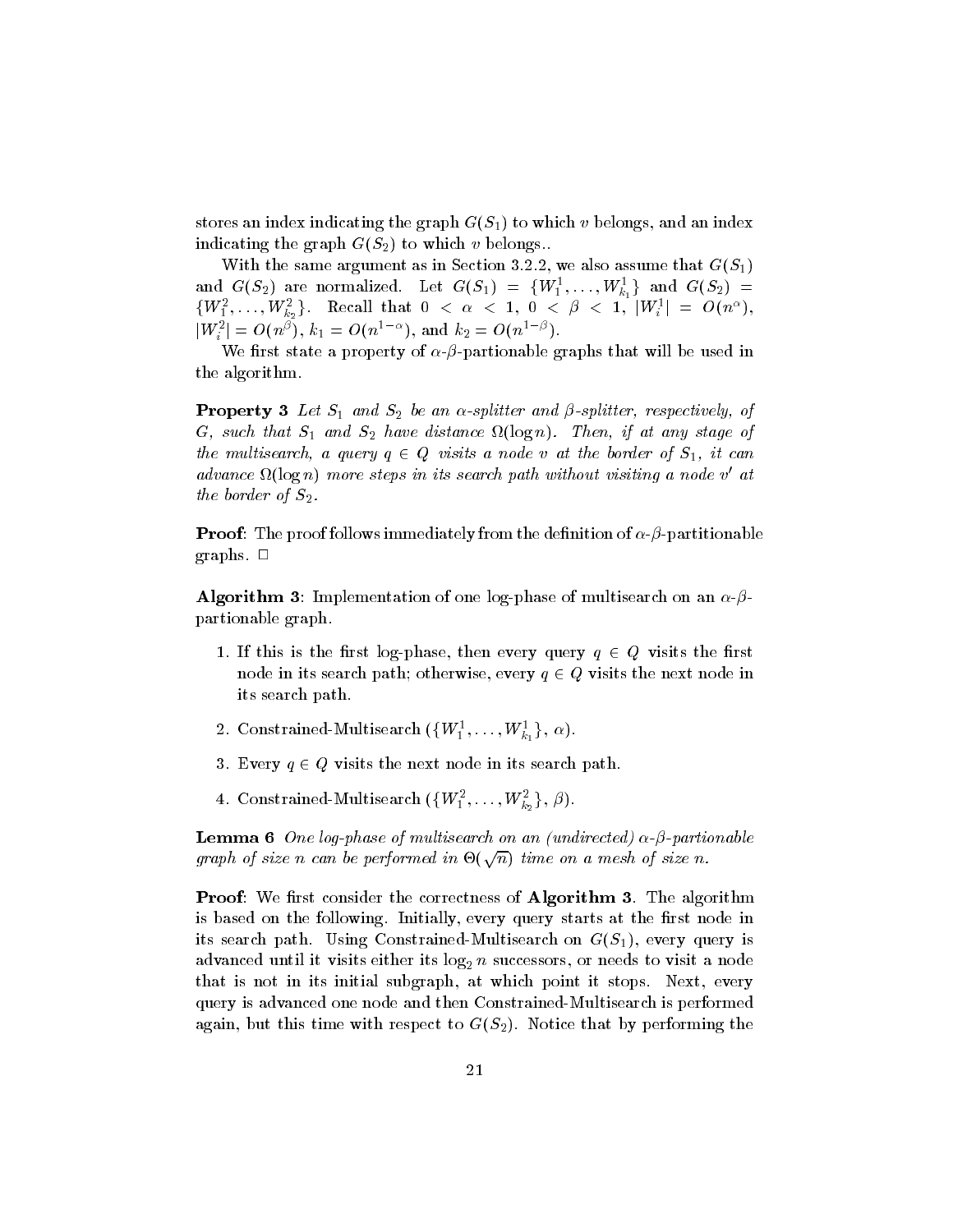second application of Constrained-Multisearch with respect to  $G(S_2),$  every query that had reached a border of G(S2) while to advance to advance  $\alpha$ more steps in its search path without visiting another node at the border of  $S_2$ ; by this time, the log-phase is completed. Therefore, by 2 applications of constrained multiple  $\alpha$  constraints and  $\alpha$  and  $\alpha$  are advanced at least log2 no advanced at least log2 no advanced at least log2 no advanced at least log2 no advanced at least log2 no advanced at least log2 no ad nodes. (note, if there are fewer than log2 n nodes in a given search path,  $\Gamma$ then that query will terminate at the appropriate time.) That is, for every query  $q \in Q$ , one of the following cases applies:

- 1. All nodes visited by q within the log-phase are in one subgraph  $W_i$  .
- 2. All nodes visited by  $q$  within the log-phase are in one subgraph  $w_{\tilde{i}}$  .
- 3. Within the log-phase, query  $q$  first visits some nodes in one subgraph  $W_i$  or  $G(S_1)$ . Once it "leaves"  $W_i$ , it is sumclement (for the completion of a log-phase) to consider only the subgraph  $W^{\tau}_{j}$  of  $G(S_{2})$  visited at that point in time, and let the query continue on its search path until it reaches a vertex at the border of  $S_2$ .

The correctness of Algorithm 3, as well as the time and space complexity, follow immediately from Lemma 3.  $\Box$ 

Therefore, by iterating Algorithm 3  $O(\left\lceil \frac{r}{\log n} \right\rceil)$  times, the multisearch problem can be solved for  $\alpha$ - $\beta$ -partionable graphs.

**Theorem 7** Let G be an (undirected)  $\alpha$ - $\beta$ -partitionable graph of size n, and let  $Q = \{q_1, ..., q_m\}$  be a set of  $m = O(n)$  search queries. Then the multisearch problem for Q on G can be solved in  $O(\sqrt{n} + r \frac{\sqrt{n}}{\log n})$  t  $\log n$  ) time on a mesh of size n, where <sup>r</sup> is the length of the longest search path associated with a query.  $\Box$ 

#### 4 Implementing Parallel Data Structures on a Mesh-Connected Computer

In this section, we illustrate the use of the multisearch techniques presented in Section 3. The multisearch technique for partitionable graphs, described in Section 3.2, can be immediately applied to parallelize standard query processes on balanced search trees. When processing many such queries independently and in parallel, the query paths may overlap arbitrarily. Of particular interest are online processes where the paths taken by the queries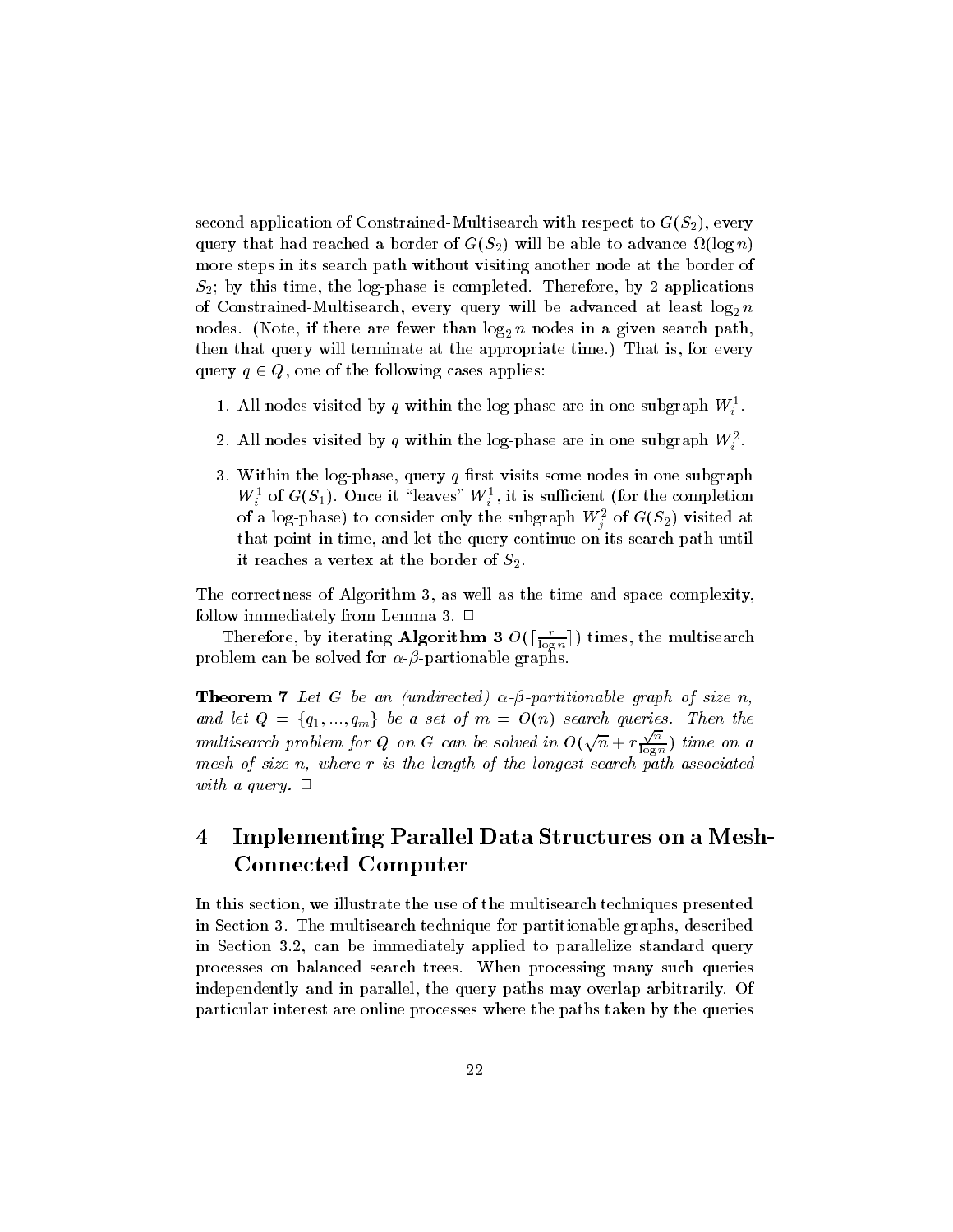can not be computed a priori. Such cases occur, for example, when no global order exists for the set of queries and data.

We give two simple illustrations of possible applications. Consider a set S of n non intersecting line segments spanning a vertical slab. Each query consists of a point within the slab, for which the two segments determining the region containing that point must be computed. The obvious sequential solution is to build a balanced binary tree for the line segments and answer queries by a straight forward tree search. Using our multisearch technique, a set  $Q$  of  $n$  such queries can be processed in time  $O(\sqrt{n})$  on a mesh of size n. Note that, there exists no total ordering on the set  $Q \cup S$ .<br>Now, consider the problem of determining the "best" common ancestor

of a pair of nodes in a tree. Such a problem occurs, e.g., in clustering [17]: given a hierarchical agglomerative clustering scheme, determine for two data elements the "best" cluster (e.g., the cluster with closest cluster center) containing both elements. The obvious sequential solution to the general "best" common ancestor problem, in a tree of size  $n$ , is to visit the path of all common ancestors in the tree while maintaining the current best element. Using our multisearch technique, a set of  $n$  such queries can be processed in time  $O(\sqrt{n})$  on a mesh of size  $n.$ 

The multisearch techniques for multiple online overlapping queries on partitionable graphs also supports cases where queries may change directions independently. For example, in a tree, queries may move both upwards and downwards during the search. Possible applications include cases where each query performs an inorder traversal of a certain subtree [7].

An interesting application of multisearch techniques for hierarchical DAGs (Section 3.1) are mesh implementations of Kirpatrick's subdivision hierarchies. In [6],  $O(\log n \log^* n)$  time deterministic and  $O(\log n)$  time randomized PRAM algorithms are presented for constructing two well known data structures, namely, the subdivision hierarchy for a planar graph (with  $n$ nodes) and the hierarchical representation for a convex polyhedron (with n vertices). Both are hierarchical DAGs of size  $O(n)$  with triangles and triangular faces, respectively, associated with their vertices. As stated in [6], once these hierarchies are given, the following problems can be solved in time  $O(\log n)$  on the PRAM

- $\bullet$  Multiple planar point location: Given a planar graph G of size  $n$ , and n points in the plane, determine for each point  $p$  the face of  $G$ containing p.
- $\bullet$  -Multiple line-polyhedron queries: Given a 3-d convex polyhedron  $\bullet$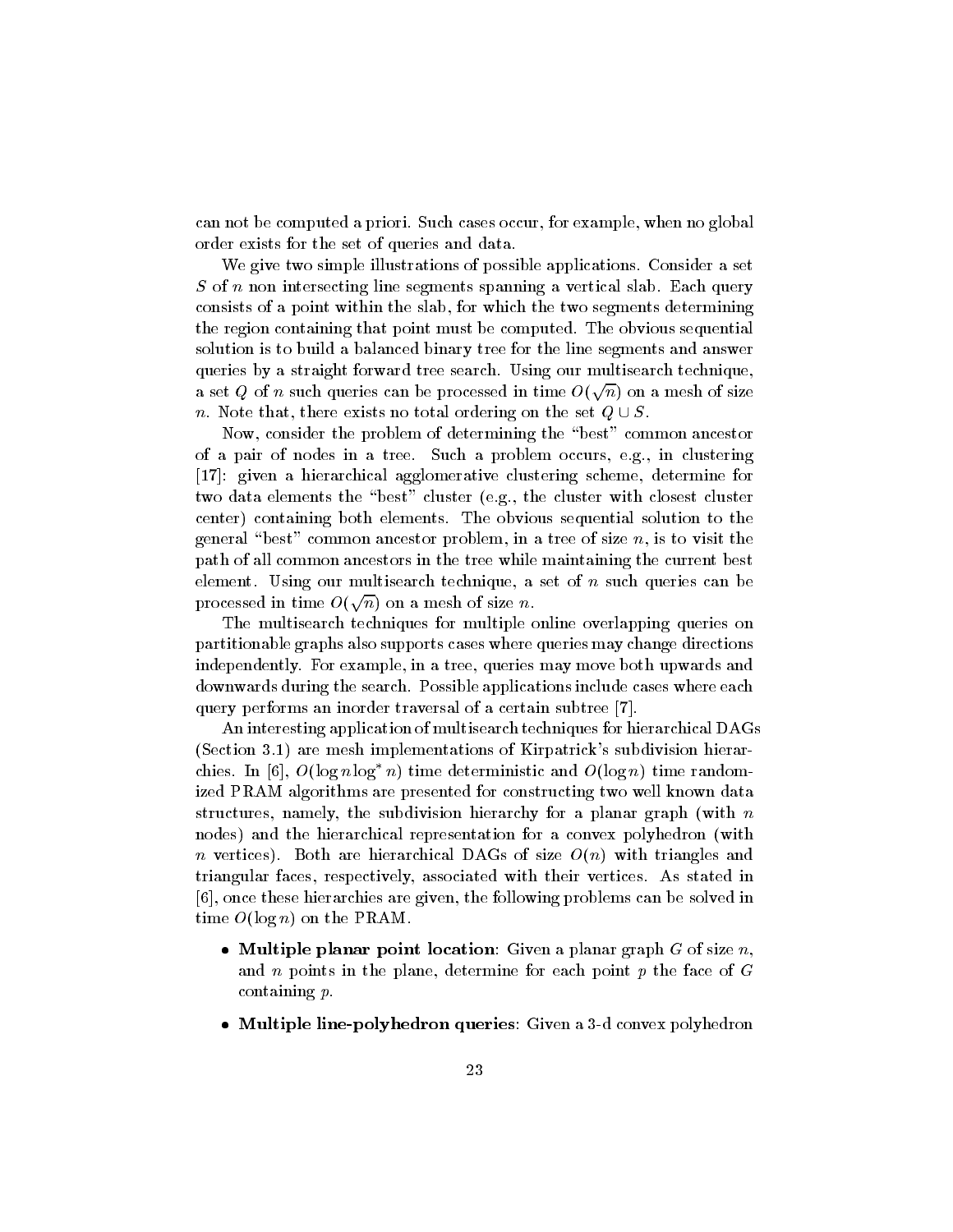P of size n, and n lines in 3-space, determine for each line  $l$  whether it intersects  $P$  and, if not, determine the two planes through  $l$  that are tangent to  $P$ .

- 3-d convex polyhedron separation: Given two convex 3-d polyhedra P and Q, each of size n, determine whether or not there exists a plane which separates <sup>P</sup> and Q.
- $\bullet$  -Merging 3-d convex hulls: Given two separated convex 3-d polyhedra P and Q, construct the convex hull of the union of P and Q.

The first two problems can be solved in  $O(\log n)$  time for a single query on a sequential machine [19, 10]. Therefore, for the CREW PRAM, both problems can be solved in  $O(\log n)$  time by assigning one processor to each query and performing the sequential algorithm concurrently for all processors. The third problem can be reduced to a linear number of independent line-polyhedron queries [6, 11]. The ma jor step in solving the fourth problem consists of determining for each vertex/edge/face of  $P$  and  $Q$ , whether it is a vertex/edge/face, respectively, of the convex hull of the union of <sup>P</sup> and  $Q$ . With this information, the hulls can be merged by a fixed number of parallel prefix operations. As presented first in  $[1]$ , with corrected versions in [9] and [3], each edge of  $P$  can locally determine whether or not it is in the convex hull based on the result of its line-polyhedron query with respect to  $Q$ . Hence, the problem of merging 3-d convex hulls reduces to  $2n$ line-polyhedron queries.

For the mesh-connected computer, it has been shown in [9] that the subdivision hierarchy for a planar graph (with n nodes), as well as the hierarchical representation for a convex polyhedron (with  $n$  vertices), can be constructed in time  $O(\sqrt{n})$  using  $O(n)$  processors. Using Theorem 2, we obtain

**Theorem 8** The following problems can be solved in time  $\Theta(\sqrt{n})$  on a mesh of size n:

- 1. Multiple planar point location. <sup>3</sup>
- 2. Multiple line-polyhedron queries.

<sup>&</sup>lt;sup>3</sup>A  $\Theta(\sqrt{n})$  time mesh algorithm was first presented in [18]. The problem is listed here only to show that, within the multisearch framework, a  $\Theta(\sqrt{n})$  time algorithm is now obvious.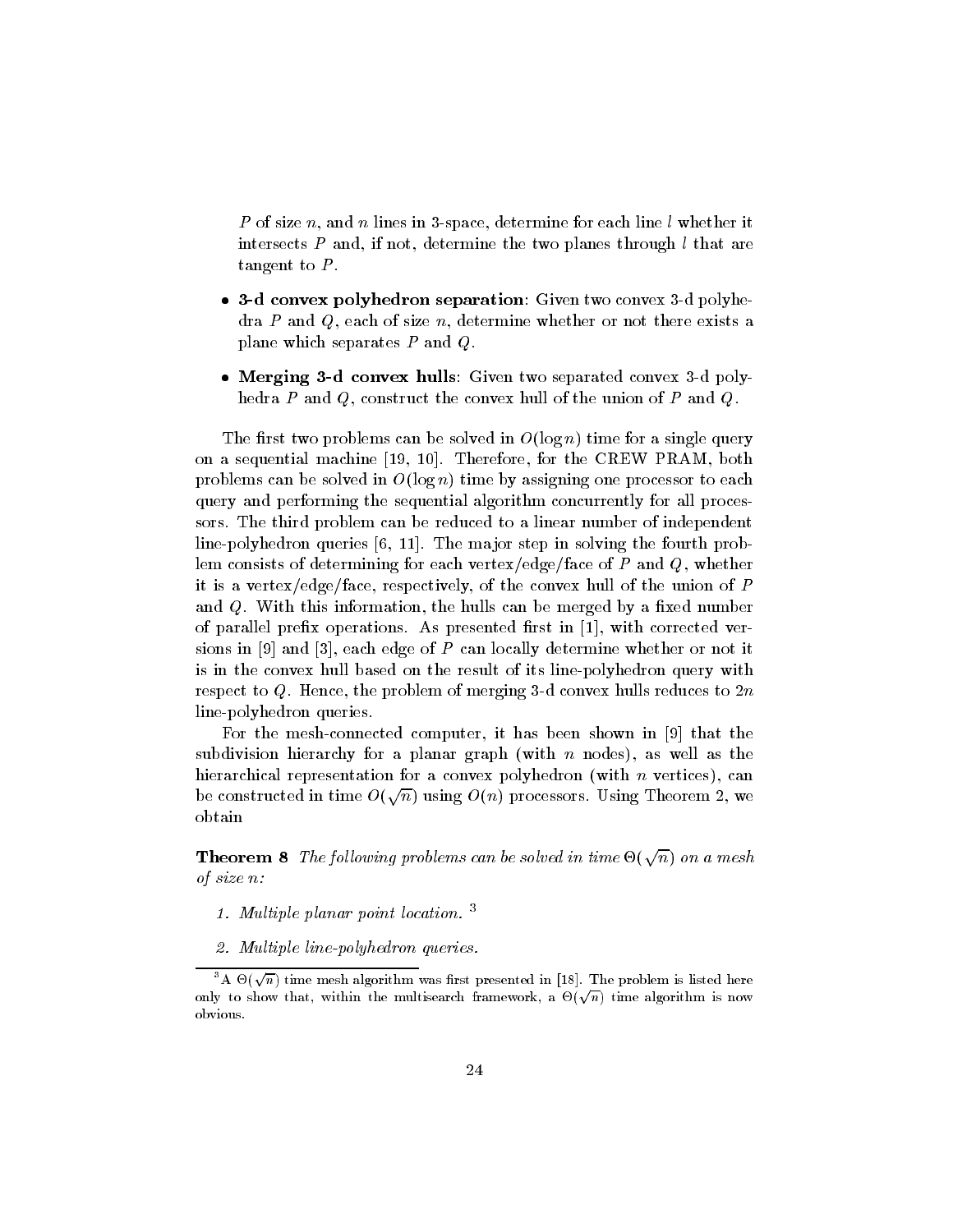- 3. 3-d convex polyhedron separation.
- $4.$  Merging 3-d convex hulls; determining the convex hull of n points in  $3$ -space.  $4$

 $\Box$ 

#### 5Conclusion

In this paper, we have considered the *multisearch problem* for  $O(n)$  search queries on a data structure modeled as a graph G with n constant-degree nodes. We have presented a  $\Theta(\sqrt{n} + r \frac{\sqrt{n}}{\log n})$  t  $\log n$  o performing,  $\log n$ in parallel,  $O(n)$  searches on a shared data structure stored in a  $\sqrt{n} \times \sqrt{n}$ mesh-connected computer. The main problem for the mesh, in comparison to other networks like the hypercube, is that in order to obtain optimal algorithms from multisearch, the time per advancement of all queries by one step in their search paths must be  $O(\frac{\sqrt{n}}{n})$ .  $\log n$ ). The islamic behavior is that is must be less than  $\log n$ the diameter of the network. The algorithms presented here show how to overcome this problem.

To illustrate the use of the multisearch techniques, we considered parallel online traversals of trees and hierarchical representations of polyhedra. The parallel mesh implementation of the latter one yields optimal mesh algorithms for multiple lines-polyhedron intersection queries, multiple tangent plane determination, intersecting convex polyhedra, and computation of the three-dimensional convex hull. We believe that the multisearch problem is such a fundamental problem that we expect it to have many additional applications (e.g., in parallel databases and related areas).

Acknowledgement. The authors are grateful to the referees for their helpful comments. Useful conversations with Professors Susanne Hambrusch and Rao Kosara ju are also gratefully acknowledged.

# References

[1] A. Aggarwal, B. Chazelle, L. Guibas, C. O'Dunlaing, and C. Yap. Parallel computational geometry.  $Algorithmica$ ,  $3(3):293-327$ , 1988.

<sup>4</sup>Other optimal mesh solutions have recently been obtained [20, 16] independently of ours and using very different, purely geometric approaches, rather than the multisearch method we use.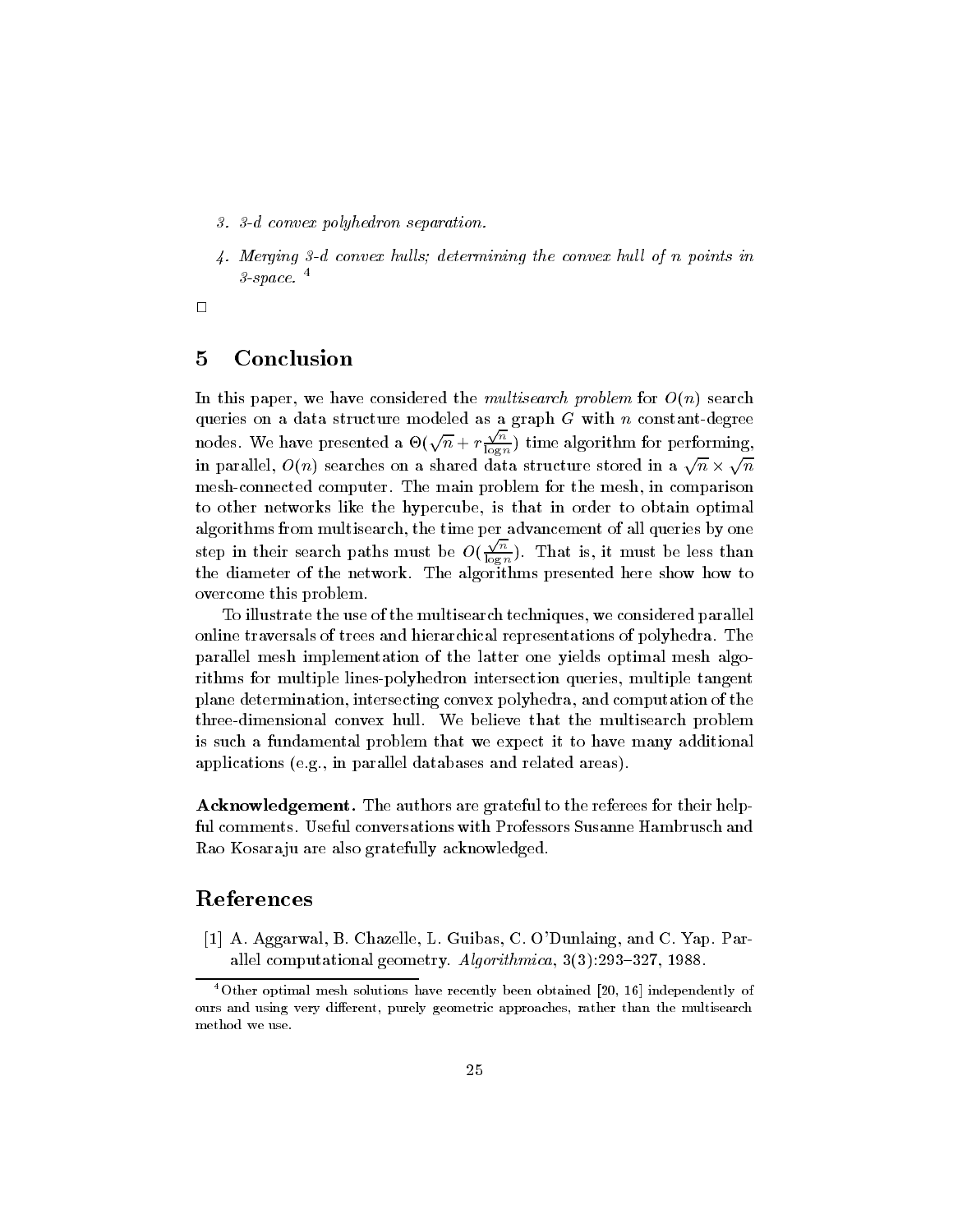- [2] A. V. Aho, J. E. Hopcroft, and J. D. Ullman. The Design and Analysis of Computer Algorithms. Addison-Wesley, Reading, Massachusetts, 1974.
- [3] N. Amato and F. P. Preparata. The parallel 3D convex-hull problem revisited. Technical Report UILU-ENG-90-2251, Coordinated Science Laboratory, University of Illinois at Urbana-Champaign, November 1990.
- [4] M. J. Atallah and S. Hambrusch. Solving tree problems on a meshconnected processor array. Information and Control, 69:168-186, 1986.
- [5] B. Chazelle. An optimal algorithm for intersecting three-dimensional convex polyhedra. In Proceedings of the 30th Annual IEEE Symposium on Foundations of Computer Science, pages 586-591, 1989.
- [6] N. Dadoun and D. G. Kirkpatrick. Parallel construction of subdivision hierarchies. In Proceedings of the Third Annual Symposium on Computational Geometry, pages 205-214, 1987.
- [7] F. Dehne, A. Ferreira, and A. Rau-Chaplin. A massively parallel knowledge-base server using a hypercube multiprocessor. In Proc. IEEE International Conference on Tools for Artificial Intelligence, Washington, D.C., 1990, pp. 660-666.
- [8] F. Dehne and A. Rau-Chaplin. Implementing data structures on a hypercube multiprocessor and applications in parallel computational geometry. Journal of Parallel and Distributed Computing,  $8(4)$ :367-375. 1990.
- [9] F. Dehne, J.-R. Sack, and I. Stojmenovic. A note on determining the 3-dimensional convex hull of a set of points on a mesh of processors. In Scandinavian Workshop on Algorithm Theory, pages 154-162, 1988.
- [10] D. P. Dobkin and D. G. Kirkpatrick. Fast detection of polyhedral intersection. In Proceedings of the International Colloquium on Automata Languages, and Programming, pages 154-165, 1982.
- [11] D. P. Dobkin and D. G. Kirkpatrick. A linear time algorithm for determining the separation of convex polyhedra. Journal of Algorithms, 6:381{392, 1985.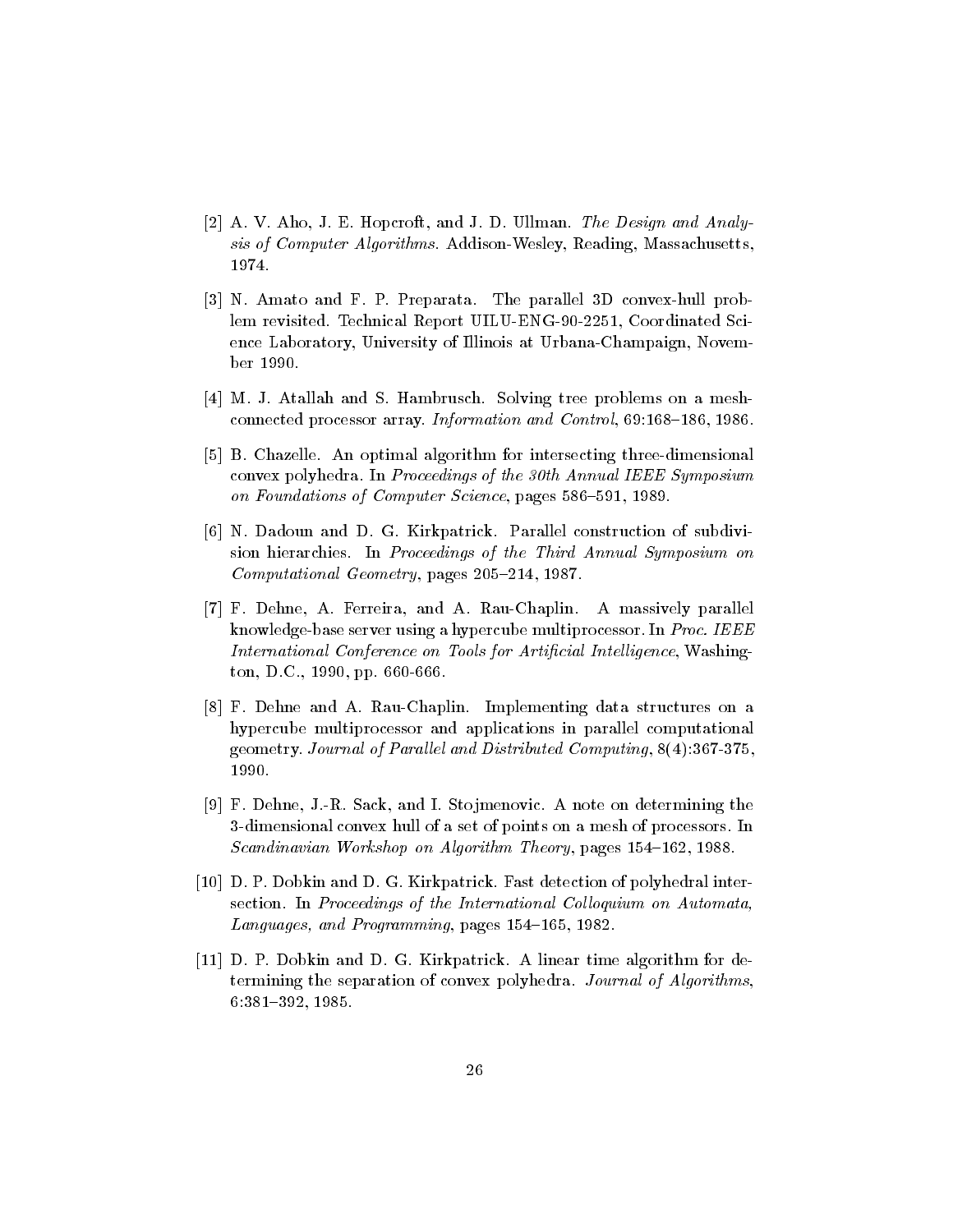- [12] H. Edelsbrunner. A new approach to rectangle Interseactions Part I. International Journal of Computer Mathematics, 13:209-219, 1983.
- [13] H. Edelsbrunner. A new approach to rectangle Interseactions Part II. International Journal of Computer Mathematics, 13:221-229, 1983.
- [14] H. Edelsbrunner. Algorithms in Combinatorial Geometry. Springer-Verlag, Berlin, 1987.
- [15] X. He and R. Miller. Optimal mesh algorithms for maximal independent subset and 5-coloring. Tech. Rep. 90-27, Department of Computer Science, SUNY-Buffalo, October, 1990.
- [16] J. A. Holey and O. H. Ibarra. Triangulation in a Plane and 3-D convex hull on Mesh-Connected Arrays and Hypercubes. Tech. Rep., Univ. of Minnesota, Dept. of Computer Science, 1990.
- [17] A. K. Jain and R. C. Dubes. Algorithms for Clustering Data. Prentice Hall Advanced Reference series, USA, 1988.
- [18] C. S. Jeong and D. T. Lee. Parallel geometric algorithms on a mesh connected computer. Algorithmica, 5(2):155-178,1990.
- [19] D. G. Kirkpatrick. Optimal search in planar subdivisions. SIAM Journal of Computing,  $12(1):28{-}35, 1983$ .
- [20] D. T. Lee, F. P. Preparata, C.S. Jeong and A. L. Chow. SIMD Parallel Convex Hull Algorithms, Northwestern Univ. Tech Report AC-91-02, March 1991.
- [21] R. Miller and Q. F. Stout. Efficient parallel convex hull algorithms. IEEE Transactions on Computers,  $37(12)$ :1605-1618, December 1988.
- [22] R. Miller and Q. F. Stout. *Parallel Algorithms for Regular Architectures*. MIT Press, 1991.
- [23] R. Miller and Q. F. Stout. Mesh computer algorithms for computational geometry. IEEE Transactions on Computers, January 1989.
- [24] D. Nassimi and S. Sahni. Bitonic sort on a mesh-connected parallel computer. IEEE Transactions on Computers,  $C-27(1):2-7$ , January 1979.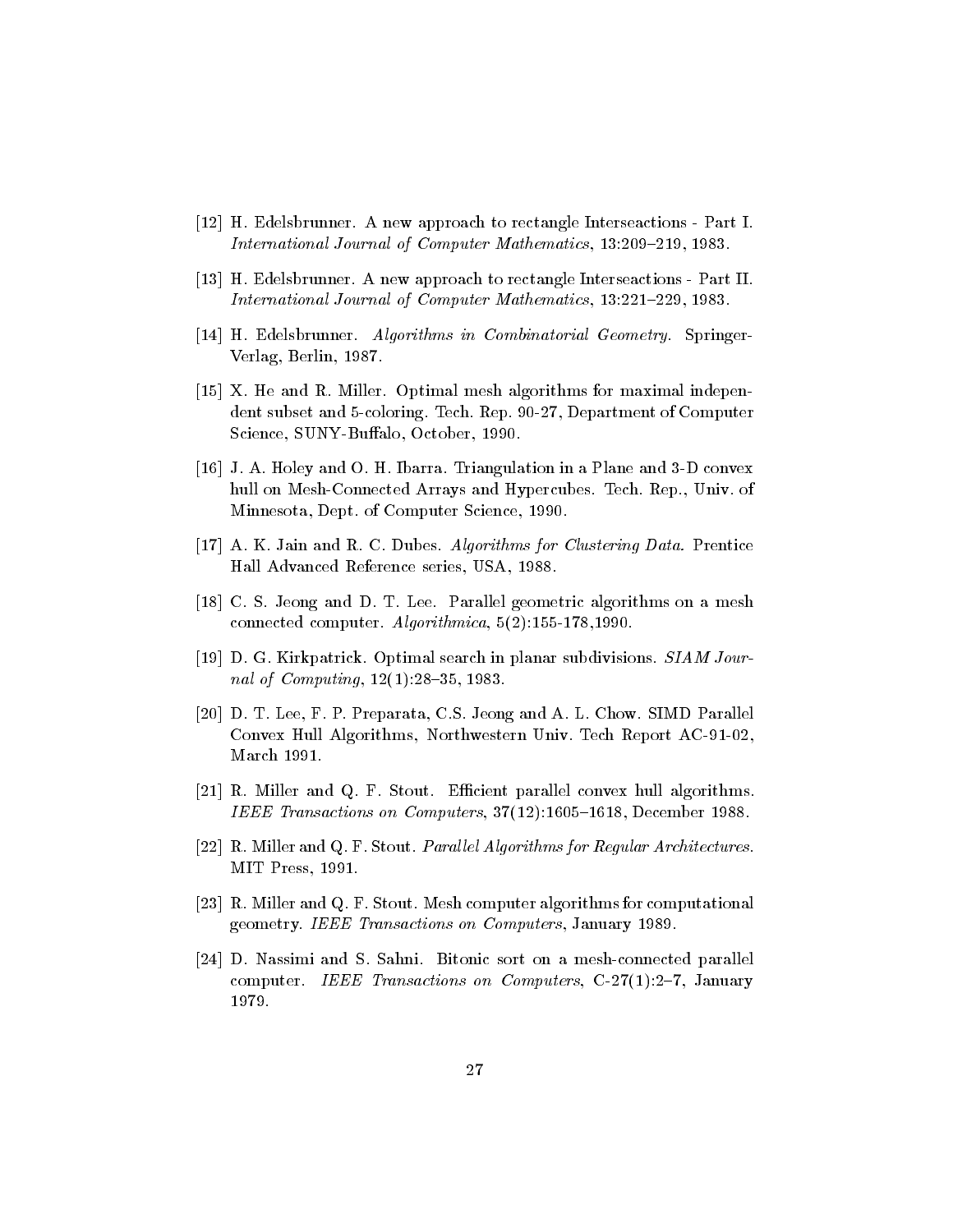- [25] D. Nassimi and S. Sahni. Data broadcasting in SIMD computers. IEEE Transactions on Computers,  $C-30(2):101-107$ , February 1981.
- [26] W. Paul, U. Vishkin and H. Wagener. Parallel dictionaries on 2-3 trees. in Proceedings 10th International Colloquium on Automata, Languages, and Programming (ICALP), LNCS 154, Springer-Vergerlag, Berlin, 1983, pp. 597-609.
- [27] F. P. Preparata and M. I. Shamos. Computational Geometry. Springer-Verlag, Berlin,1985.
- [28] H. Samet. The quadtree and related hierarchical data structures. Computing Survey,  $16(2):187{-}260$ , June 1984.
- [29] C. D. Thompson and H. T. Kung. Sorting on a mesh-connected parallel computer. Communications of the  $ACM$ , 20(4):263-271, April 1977.
- [30] J. J. Tsay. Techniques for Solving Geometric Problems on Mesh-Connected Computers. PhD thesis, Dept. of Computer Sci., Purdue Univ., 1990.
- [31] J. J. Tsay. Searching tree structures on a mesh of processors. To appear in Third Annual ACM-SIAM Symposium on Discrete Algorithms, 1992.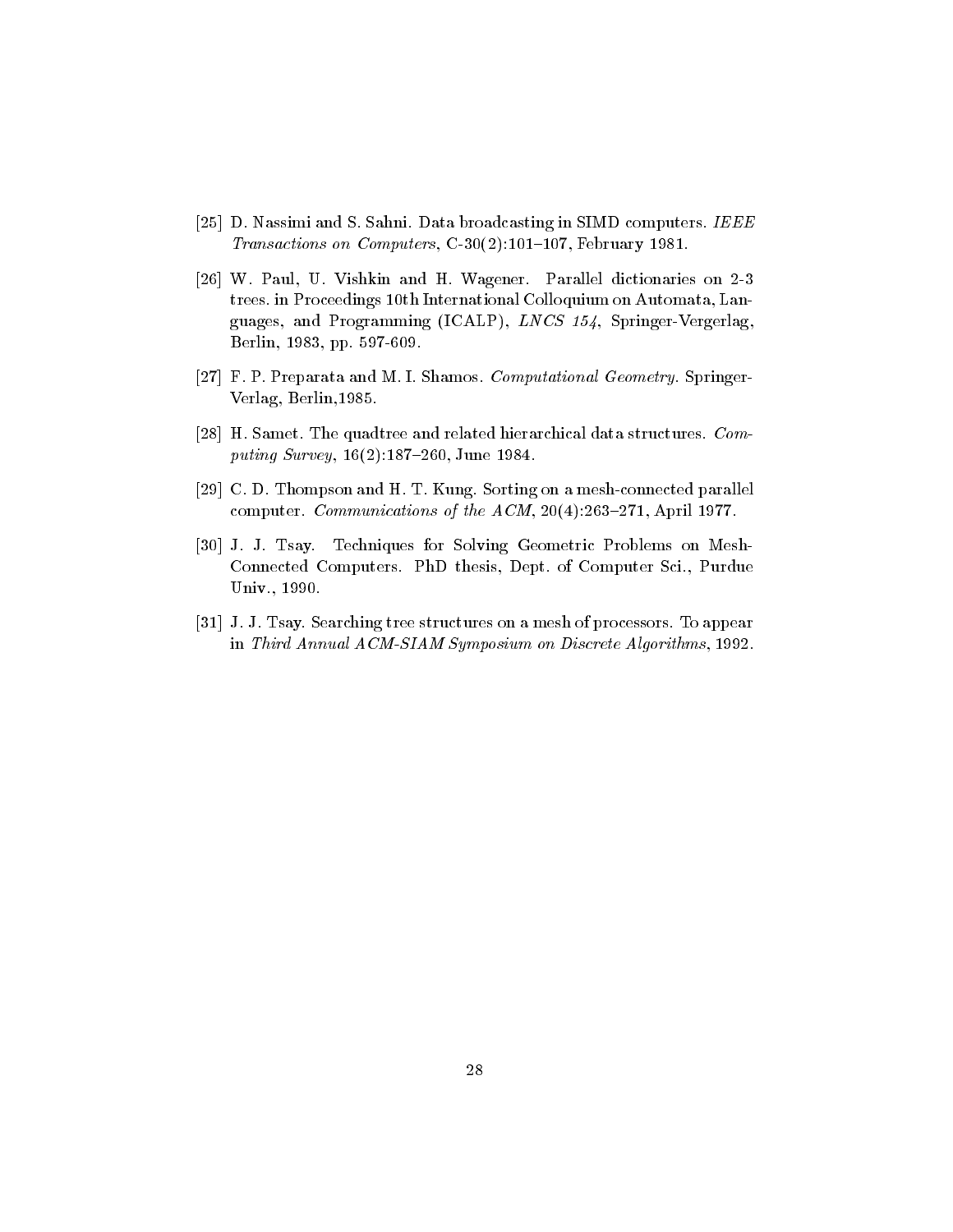Figure 1: A Hierarchical DAG with  $\mu$  = 2.

Figure 2: A Directed Balanced Binary Tree And Its  $\alpha$ -Splitter ( $\alpha = \frac{1}{2}$ ).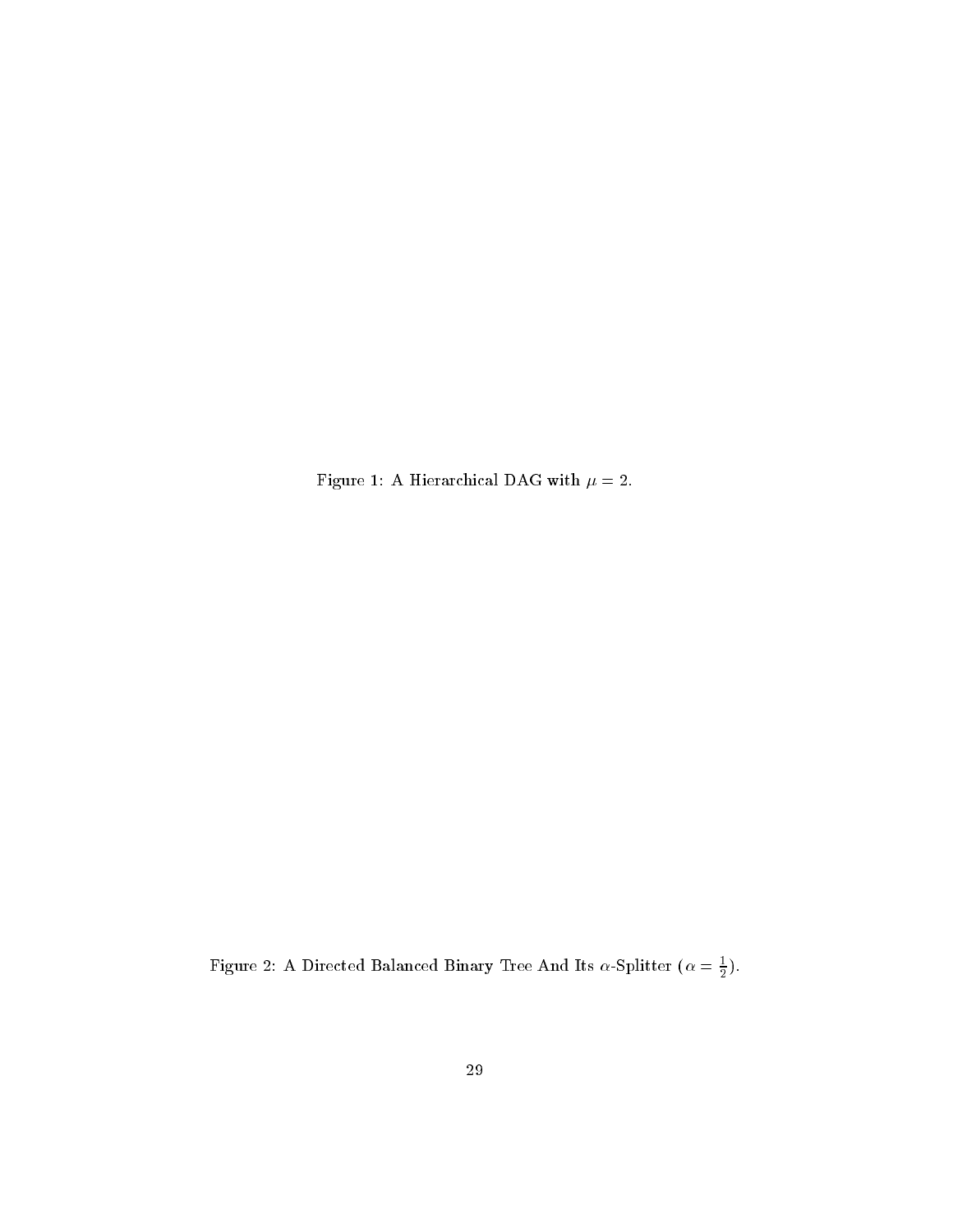Figure 3: A Undirected Balanced Binary Tree With Its  $\alpha$ -Splitter  $s_1$  ( $\alpha=\frac{1}{2})$ And  $\beta$ -Splitter  $S_1$  ( $\beta = \frac{1}{3}$ ), Such That  $S_1$  And  $S_2$  Have Distance  $\frac{2}{6}$  = (log n).